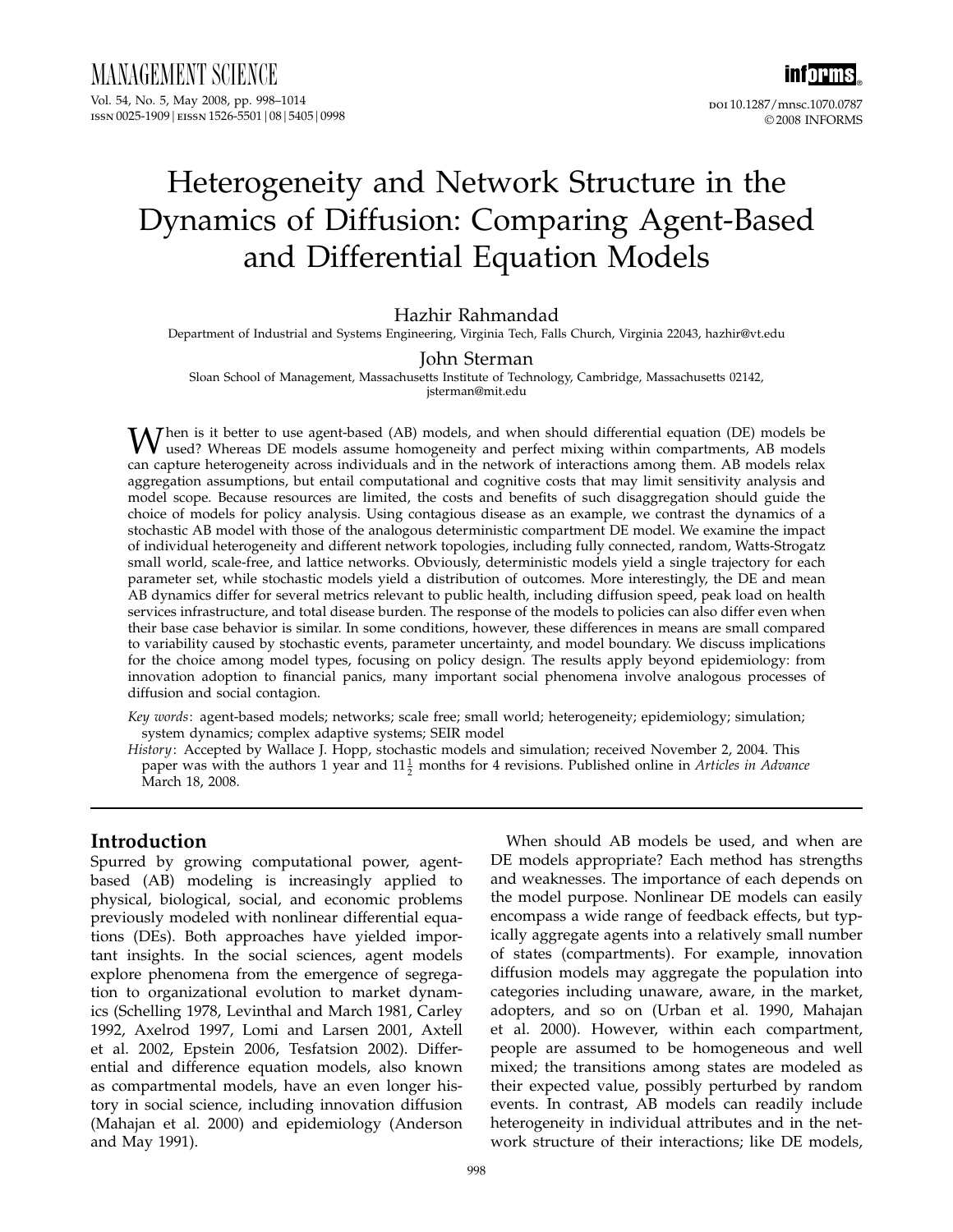AB models can be deterministic or stochastic and can capture feedback effects.

The granularity of AB models comes at some cost. First, the extra complexity significantly increases computational requirements, constraining the ability to conduct sensitivity analysis. A second cost of agentlevel detail is the cognitive burden of understanding model behavior. Linking the behavior of a model to its structure becomes more difficult as model complexity grows. Finally, limited time and resources force modelers to trade off disaggregate detail and the breadth of the model boundary. Here model boundary stands for the richness of the feedback structure captured endogenously in the model (Meadows and Robinson 1985, Sterman 2000). For example, an agent-based demographic model may portray each individual separately, but assume exogenous fertility and mortality; such a model has a narrow boundary. In contrast, an aggregate model may lump the entire population into a single compartment, but model fertility and mortality as functions of food per capita, health care, pollution, norms for family size, etc., each of which, in turn, are modeled endogenously; such a model has a broad boundary. DE and AB models may in principle fall anywhere on these dimensions of disaggregation and scope. In particular, there is no intrinsic limitation that prevents AB models from incorporating behavioral feedback effects or encompassing a broad model boundary. In practice, however, where time, budget, and computational resources are limited, modelers must trade off disaggregate detail and breadth of boundary. Choosing wisely is central in selecting appropriate methods for any problem.

The stakes are large. Consider potential bioterror attacks. Kaplan et al. (2002) used a deterministic nonlinear DE model to examine smallpox attack in a large city, comparing mass vaccination (MV), in which essentially all people are vaccinated after an attack, to targeted vaccination (TV), in which health officials trace and immunize those contacted by potentially infectious individuals. Capturing vaccination capacity and logistics explicitly, they conclude MV significantly reduces casualties relative to TV. In contrast, using different AB models, Eubank et al. (2004) and Halloran et al. (2002) conclude TV is superior, while Epstein et al. (2004) favor a hybrid strategy. The many differences among these models make it difficult to determine whether the conflicting conclusions arise from relaxing the perfect mixing and homogeneity assumptions of the DE (as argued by Halloran et al. 2002) or from other assumptions such as the size of the population (ranging from 10 million for the DE model to 2,000 in Halloran et al. 2002 to 800 in Epstein et al. 2004), other parameters, or boundary differences such as whether capacity constraints on immunization are included (Koopman 2002, Ferguson et al.

2003, Kaplan and Wein 2003). Kaplan and Wein (2003) and Kaplan et al. (2003) show that their DE model closely replicates the Halloran et al. (2002) AB results when simulated with the Halloran et al. parameters, including vaccination rates, population, and initial attack size, concluding that parameterization accounts for the different conclusions, not differences in mixing and homogeneity.

Here we carry out controlled experiments to compare AB and DE models in the context of contagious disease. We choose disease diffusion for four reasons. First, the dynamics of contagion involve important characteristics of complex systems, including positive and negative feedbacks, time delays, nonlinearities, stochastic events, and individual heterogeneity. Second, network topologies linking individuals are important in the diffusion process (Davis 1991, Watts and Strogatz 1998, Barabasi 2002, Rogers 2003), providing a strong test for differences between the two approaches. Third, the DE paradigm is well developed in epidemiology (for reviews see Anderson and May 1991 and Hethcote 2000); AB models also have a long history (e.g., Abbey 1952) and have recently gained momentum (for reviews see Newman 2002, 2003 and Watts 2004).

Finally, diffusion is a fundamental process in diverse physical, biological, social, and economic settings. Many diffusion phenomena in human systems involve processes of social contagion analogous to infectious disease, including word of mouth, imitation, and network externalities. From the diffusion of innovations to rumors, financial panics, and riots, contagion-like dynamics, and formal models of them, have a rich history in the social sciences (Bass 1969, Watts and Strogatz 1998, Mahajan et al. 2000, Barabasi 2002, Rogers 2003). Insights into the advantages and disadvantages of AB and DE models in epidemiology can inform understanding of diffusion in many domains of concern to social scientists and managers.

Our procedure is as follows. We develop a stochastic AB version of the classic SEIR model, a widely used nonlinear deterministic DE model. The DE divides the population into four compartments: susceptible (S), exposed  $(E)$ , infected  $(I)$ , and removed  $(R)$ . In the AB model, each individual is separately represented and must be in one of these four states. Both the AB and DE models use the same parameters. Therefore, any differences in outcomes arise only from relaxing the restrictive assumptions of the DE model. In practice, DE modelers add compartments to capture heterogeneity in individuals and their contact networks, for example, disaggregating by biological or behavioral attributes (e.g., differences in age or contact frequencies), or by location (as in patch models; see, e.g., Riley 2007). Here we use the classic SEIR model to maximize potential differences between the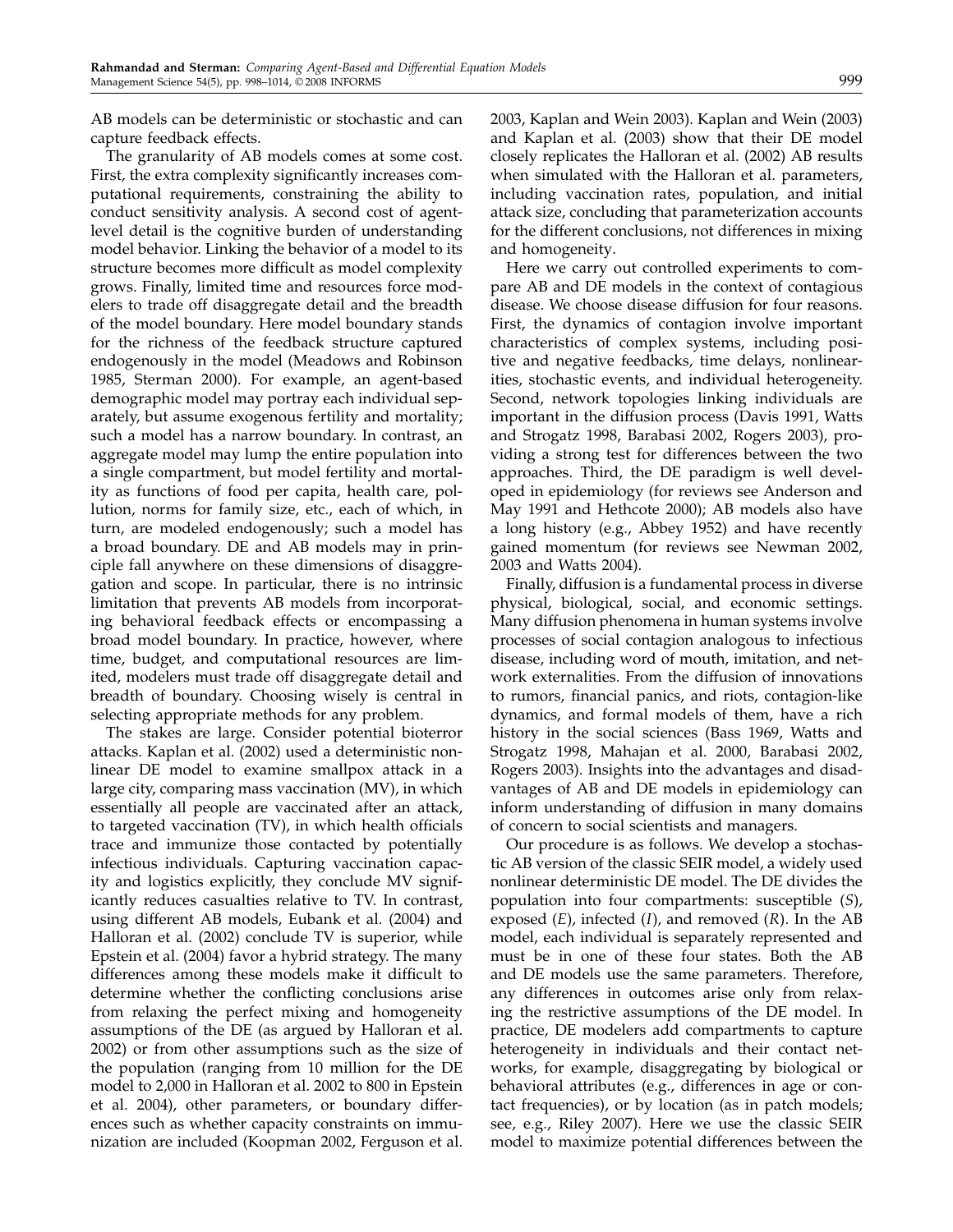two approaches. We run the AB model under five widely used network topologies (fully connected, random, small world, scale-free, and lattice) and test each with homogeneous and heterogeneous individuals. We compare the resulting diffusion dynamics on a variety of metrics relevant to public health, including cumulative cases, peak prevalence, and the speed the disease spreads (the time available for health officials to respond).

The most obvious difference between the models we compare is that, for given parameters, the stochastic AB model generates a distribution of outcomes, while the deterministic DE generates a single path representing the expected trajectory under the meanfield approximation for contacts between infectious and susceptible individuals. Further, due to chance events, the epidemic never takes off in some realizations of the stochastic model. Deterministic models, whether DE or AB, cannot generate this mode of behavior. Capturing outcome variability in the DE paradigm requires moving to a stochastic compartment model, an intermediate method between deterministic models and the full stochastic AB representation. More interesting are differences due to network topology and individual heterogeneity. On average, diffusion slows as contact networks become more tightly clustered compared to the DE. On average, heterogeneity accelerates the initial take-off, as highly connected individuals quickly spread the disease, but reduces overall diffusion as these same individuals quickly exit the infectious pool.

In a second set of tests, we also examine the ability of the DE model to capture the dynamics of each network structure in the realistic situation where parameters are poorly constrained by biological and clinical data. Epidemiologists often estimate potential diffusion, for both novel and established pathogens, by fitting models to the aggregate data as an outbreak unfolds (Dye and Gay 2003, Lipsitch et al. 2003, Riley et al. 2003). Calibration of innovation diffusion and new product marketing models is similar (Mahajan et al. 2000). We mimic this practice by treating the AB simulations as the "real world" and fitting the DE model to them. On average, the fitted models closely match the individual AB realizations under all network topologies and heterogeneity conditions tested. However, the estimated parameters are biased in the highly clustered and heterogeneous cases. Further, the ability to fit such data does not imply that the AB and calibrated DE models will respond to policy interventions in the same way, demanding caution in their use. When different models yield different inferences about policies, it is important to identify the assumptions responsible to guide data collection, to improve the models, and to select the most appropriate model for the purpose at hand.

The implications of the differences across models depend on the purpose of the analysis. Here we focus on the policy context. Policymakers face a world of time pressure, inadequate data, and limited knowledge of parameters such as pathogen virulence, transmissibility, incubation latency, treatment efficacy, etc. Further, the appropriate boundary for analysis is often unclear: resources for vaccination and treatment may be limited; an outbreak, whether natural or triggered by bioterror, may alter the behavior of the public and first-responders, endogenously disrupting the contact networks that feed back to condition disease spread through processes of risk amplification and attenuation (Kasperson et al. 1988, Glass and Schoch-Spana 2002). Hence, we consider whether the differences in mean behavior between DE and AB models are large relative to the uncertainties policymakers face. We also consider how these differences in mean behavior might affect the assessment of the costs and benefits, and hence the optimality, of policies.

The mean behavior of different models may be significantly different in the statistical sense, yet be small relative to the variation in output caused by uncertainty about parameters, model boundary, and stochastic events (McCloskey and Ziliak 1996). For example, consider the variability in outcomes generated by a stochastic AB model. Each realization of the model will differ: some exhibiting fast diffusion, some slow; some with many individuals afflicted, some with fewer, depending on the chance nature of contacts between infectious and susceptible individuals. An ensemble of many simulations generates the distribution of possible epidemics, but only one will be observed in a particular outbreak. Several questions may now be asked.

One important question is whether the expected values of key metrics differ in different models. For example, does the mean value of peak prevalence under a scale-free network differ from the value generated by the corresponding deterministic compartment model? By running a sufficiently large number of simulations, sampling error can be made arbitrarily small, and any differences in the mean behavior of the models will be highly statistically significant.

Another question is whether the differences among means are significant from the point of view of policymakers seeking appropriate responses to a potential outbreak. Models with similar "base-case" behavior can have similar or different responses to policies, and, conversely, models with different base behaviors may nevertheless yield the same inferences about policy impacts. Differences in policy response across models can be statistically significant, yet small relative to uncertainty in parameters, network structure, individual attributes, and model boundary. Policymakers must assess the practical significance of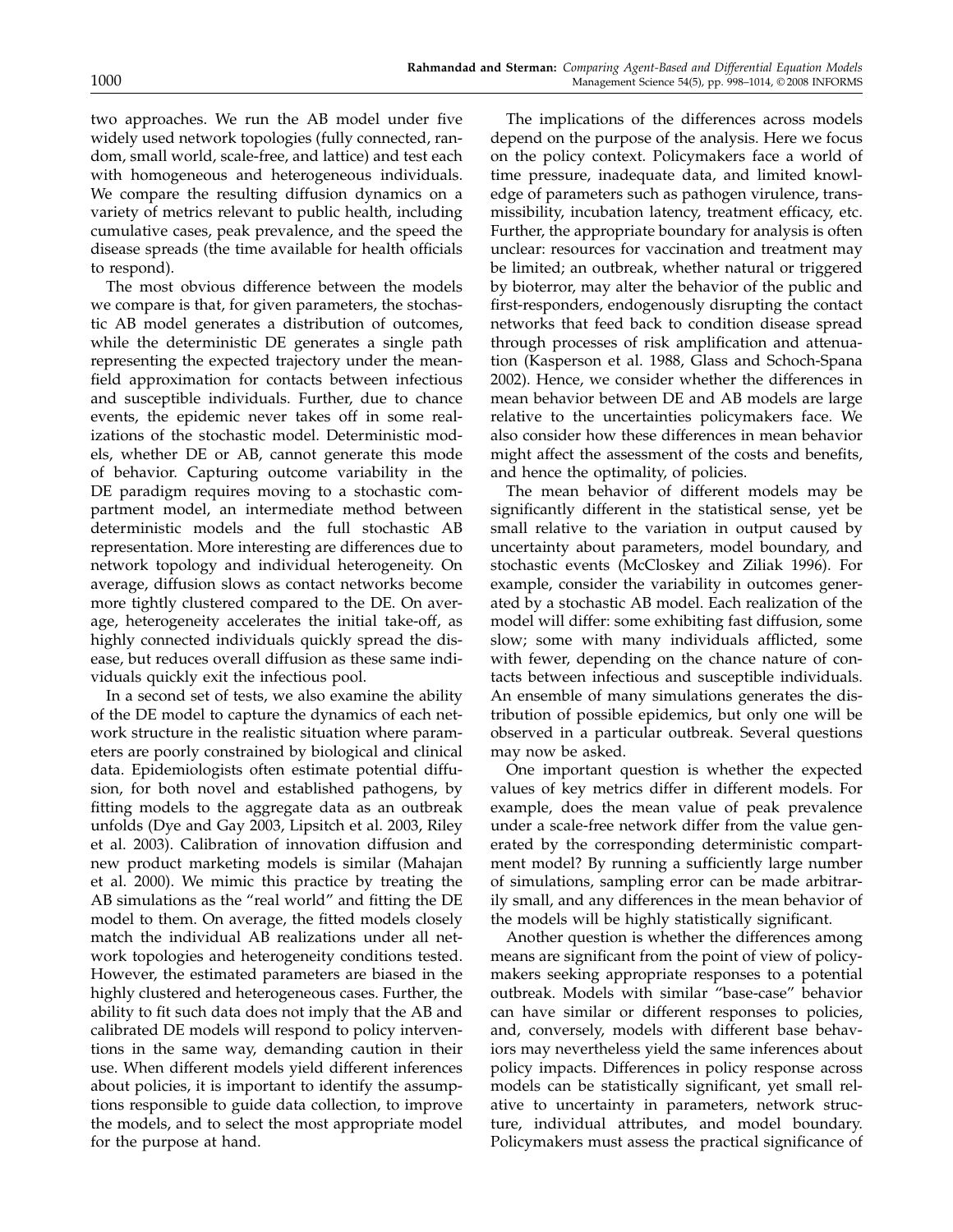each model assumption given the likely range of outcomes generated by all sources of uncertainty, not only uncertainty caused by random events.

The results document a number of differences between the DE and mean AB dynamics. The results, for both the base-case and calibrated DE models, also show that the differences between the deterministic compartment model, with its assumptions of homogeneous individuals and perfect mixing, and the mean behavior of the stochastic AB models are often small compared to the variability in AB outcomes caused by chance encounters among individuals, at least for the public health metrics examined here. However, cost/benefit assessments of policy interventions, and hence the optimal policy, can depend on network structure and model boundary, underscoring the importance of sensitivity analysis across these dimensions.

The next section reviews the literature comparing AB and DE approaches. We then describe the models, the design of the simulation experiments, and results, closing with implications and directions for future work.

## A Spectrum of Aggregation Assumptions

AB and DE models should be viewed as regions in a space of modeling assumptions, not as incompatible modeling paradigms. Aggregation is one dimension of that space. Models can range from lumped deterministic differential equations (also called deterministic compartmental models), to stochastic compartmental models, in which the continuous variables of the DE are replaced by counts of discrete individuals, to event history models, where the states of individuals are tracked but their network of relationships is ignored, to models with explicit contact networks linking individuals (e.g., Koopman et al. 2001, Riley 2007).

A few studies compare AB and DE models. Axtell et al. (1996) call for "model alignment" or "docking" and illustrate with the Sugarscape model. Edwards et al. (2003) contrast an AB model of innovation diffusion with an aggregate model, finding that the two can diverge when multiple attractors exist in the deterministic model. In epidemiology, Jacquez and O'Neill (1991) and Jacquez and Simon (1993) analyze the effects of stochasticity in individual-level susceptible-infectious-susceptible (SIS) and susceptible-infectious (SI) models, finding some differences in mean behavior for small populations. However, the differences practically vanish for homogeneous populations above 100. Similarly, Gani and Yakowitz (1995) examine deterministic approximations to stochastic disease diffusion processes, and

find a high correspondence between the two for larger populations. Greenhalgh and Lewis (2001) compare a stochastic model with the deterministic DE version in the case of AIDS spread through needle sharing, and find similar behavior for those cases in which the epidemic takes off.

Heterogeneity has also been explored in models with different mixing sites for population subgroups. Anderson and May (1991, Chap. 12) show that the immunization fraction required to quench an epidemic rises with heterogeneity if immunization is implemented uniformly, but falls if those most likely to transmit the pathogen are the focus of immunization. Ball et al. (1997) and Koopman et al. (2002) find expressions for cumulative cases and epidemic thresholds in stochastic susceptible-infectiousrecovered (SIR) and SIS models with global and local contacts, finding that the behavior of deterministic and stochastic DE models can diverge for small populations, low basic reproduction rates  $(R_0)$ , or highly clustered contact networks where transmission occurs in mixing sites such as schools and offices. Keeling (1999) formulates a DE model that approximates the effects of spatial structure when networks are highly clustered. Chen et al. (2004) develop AB models of smallpox, finding the dynamics generally consistent with DE models. In sum, AB and DE models of the same phenomenon sometimes agree and sometimes diverge, especially when compartments contain smaller populations. Multiple network topologies and heterogeneity conditions have not been compared, and the practical significance of differences in mean behavior relative to uncertainties in stochastic events, parameters, and model boundary has not been explored.

## Model Structure

The SEIR model is a deterministic nonlinear differential equation model in which all members of a population are in one of four states—susceptible, exposed, infected, or removed. Contagious individuals can infect susceptibles before they are "removed" (i.e., recover or die). The exposed compartment captures latency between infection and the emergence of symptoms. Depending on the disease, exposed individuals may become infectious before symptoms emerge, and can be called early-stage infectious. Typically, such individuals have more contacts than those in later stages because they are asymptomatic.

SEIR models have been successfully applied to many diseases. Additional compartments are often introduced to capture more complex disease lifecycles, diagnostic categories, therapeutic protocols, population heterogeneity and mixing patterns, birth or recruitment of new susceptibles, loss of immunity,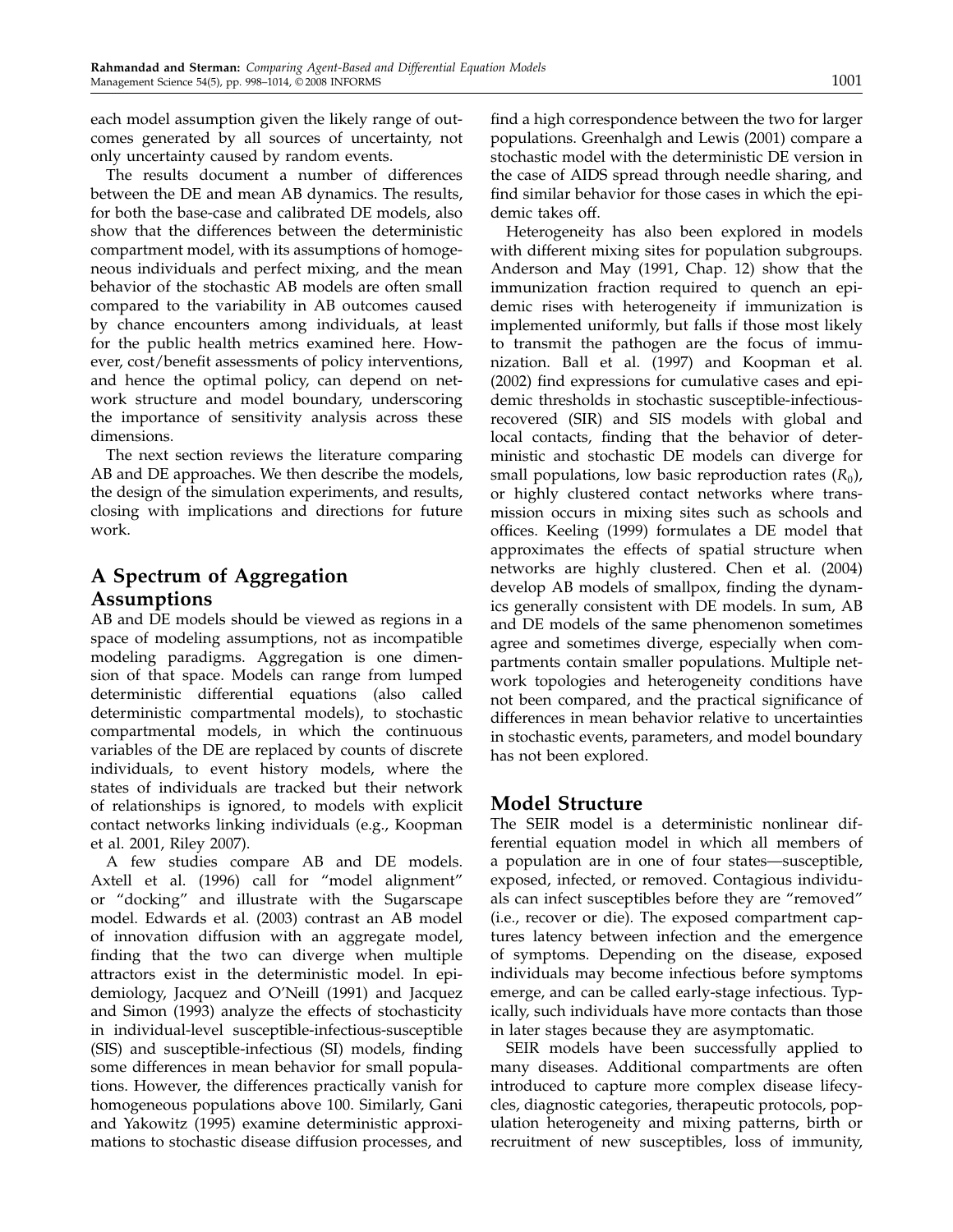etc. (see Anderson and May 1991, Murray 2002). In this study, we maintain the standard assumptions of the classic SEIR model (four stages, fixed population, permanent immunity). The DE implementation of the model imposes several additional assumptions, including perfect mixing and homogeneity of individuals within each compartment and mean-field aggregation (the flows between compartments equal the expected value of the sum of the underlying probabilistic rates for each individual). To derive the differential equations, consider the rate at which each infectious individual generates new cases:

$$
c_{is} * \text{Prob}(contact \ with \ susceptible)
$$

#### ∗ Probtransmission/contact with susceptible (1)

where the contact frequency  $c_{is}$  is the expected number of contacts between infectious individual  $i$  and susceptible individual s; homogeneity implies  $c_{is}$  is a constant, denoted  $c_{IS}$ , for all individuals *i*, *s*. If the population is well mixed, the probability of contacting a susceptible individual is simply the proportion of susceptibles in the total population,  $S/N$ . Denoting the probability of transmission given contact between individuals *i* and *s*, or infectivity, as  $i_{is}$  (which, under homogeneity, equals  $i_{IS}$  for all  $i$  , s), and summing over the infectious population yields the total flow of new cases generated by contacts between the I and S populations,  $c_{IS} * i_{IS} * I * (S/N)$ . The number of new cases generated by contacts between the exposed and susceptibles is formulated analogously, yielding the total infection rate,  $f$ :

$$
f = (c_{ES}i_{ES}E + c_{IS}i_{IS}I)(S/N). \tag{2}
$$

To model emergence and recovery, consider these to be Markov processes with certain transition probabilities. In the classic SEIR model, each compartment is assumed to be well mixed so that the probability of emergence (or recovery) is independent of how long an individual has been in the  $E$  (or  $I$ ) state. Denoting the individual hazard rates for emergence and recovery as  $\varepsilon$  and  $\delta$ , the mean emergence time and disease duration are then  $1/\varepsilon$  and  $1/\delta$ , respectively. Summing over the E and I populations and taking expected values yields the flows of emergence and recovery:

$$
e = \varepsilon E \quad \text{and} \quad r = \delta I. \tag{3}
$$

The full model is thus

$$
\frac{dS}{dt} = -f, \quad \frac{dE}{dt} = f - e, \quad \frac{dI}{dt} = e - r, \quad \frac{dR}{dt} = r.
$$
 (4)

Equation (3) implies the probabilities of emergence and recovery are independent of how long an individual has been in the  $E$  or  $I$  states, respectively, and results in exponential distributions for the residence

times in these states. Exponential residence times are not realistic for most diseases, where the probability of emergence and recovery is initially low, then rises, peaks, and falls. Note, however, that any lag distribution can be captured through the use of partial differential equations, approximated in the ordinary differential equation (ODE) paradigm by adding additional compartments within the exposed and infectious categories (Jacquez and Simon 2002). For simplicity, we maintain the assumption of a single compartment per disease stage of the classic SEIR model.

The AB model relaxes the perfect mixing and homogeneity assumptions of the DE. Each individual *j* ∈  $(1, ..., N)$  is in one of the four states *S*, *E*, *I*, or R. The individual state transitions  $f[j]$ ,  $e[j]$ , and  $r[i]$  equal one at the moment of infection, emergence, and recovery, respectively, and zero otherwise, and depend on individual attributes such as contact frequencies and on the chances of interaction with others as specified by the contact network. The aggregate flows  $f$ ,  $e$ , and  $r$  over any interval dt are the sum of the individual transitions during that interval. The online supplement (provided in the e-companion) $<sup>1</sup>$ </sup> details the formulation of the AB model and shows how the DE model can be derived from it by assuming homogeneous agents and applying the mean-field approximation.

A central parameter in epidemic models is the basic reproduction number,  $R_0$ , the expected number of new cases each contagious individual generates before removal, assuming all others are susceptible. The base-case parameters yield  $R_0 = 4.125$  (Table 1), similar to diseases like smallpox,  $R_0 \approx 3-6$  (Gani and Leach 2001), and SARS,  $R_0 \approx 2-7$  (Lipsitch et al. 2003, Riley et al. 2003). The base value provides a good opportunity to observe potential differences between DE and AB models: diseases with  $R_0 < 1$  pose little risk to public health, while those with  $R_0 \gg 1$ , e.g., measles, cause a severe epidemic in (nearly) any network. The AB models use the same infectivities and expected residence times, and we choose individual contact frequencies so that mean total contact rates in each network and heterogeneity condition are the same as the DE model. We set the population  $N =$ 200, all susceptible except for two randomly chosen exposed individuals. Although small compared to settings of interest in policy design, e.g., cities, the effects of random events and network type are likely to be more pronounced in small populations (Gani and Yakowitz 1995), providing a stronger test for differences between the DE and AB models. A small population also reduces computation time, allowing more

<sup>&</sup>lt;sup>1</sup> An electronic companion to this paper is available as part of the online version that can be found at http://mansci.journal. informs.org/.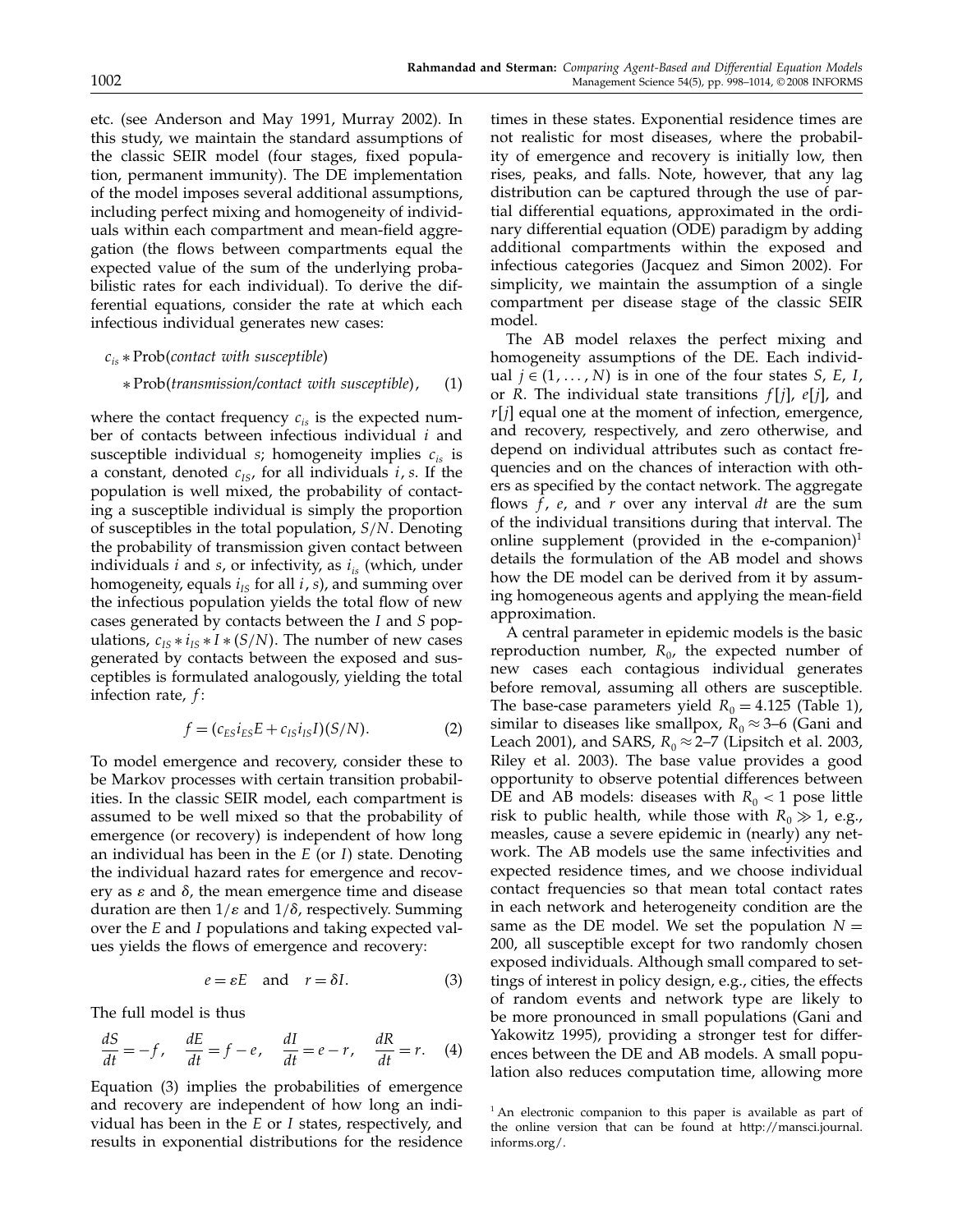| Parameter (dimensionless)      |                             |       | Parameter                   | Units                       |      |        |
|--------------------------------|-----------------------------|-------|-----------------------------|-----------------------------|------|--------|
| Infectivity, exposed           | I <sub>FS</sub>             | 0.05  | Total population            | N                           | 200  | Person |
| Infectivity, infectious        | l <sub>IS</sub>             | 0.06  | Contact rate, exposed       | $c_{FS}$                    | 4    | 1/Dav  |
| Basic reproduction rate        | $R_{0}$                     | 4.125 | Contact rate, infectious    | $c_{\scriptscriptstyle IS}$ | 1.25 | 1/Day  |
| Average links per node         | ĸ                           | 10    | Average incubation time     | 1/ε                         | 15   | Day    |
| Prob. of long-range links (SW) | $p_{\scriptscriptstyle sw}$ | 0.05  | Average duration of illness | $1/\delta$                  | 15   | Day    |
| Scaling exponent (scale-free)  | $\gamma$                    | 2.60  |                             |                             |      |        |

Note. The online supplement provides full details for the AB simulations.

extensive sensitivity analysis. The DE has four state variables; computation time is negligible for all N. The AB model has 4N state variables and must also track interactions among the N individuals, implying that computation time can grow at rates up to  $O(N^2)$ , depending on the contact network. We report sensitivity analysis of  $R_0$  and N below. The online supplement includes the models and full documentation.

## Experimental Design

We vary both the network structure of contacts among individuals and the degree of individual heterogeneity in the AB model, and compare the resulting dynamics to the DE. We implement a full factorial design with five network structures and two heterogeneity conditions. In each of the 10 conditions, we generate an ensemble of 1,000 simulations of the AB model, each with different realizations of the random variables determining contacts, emergence, and recovery. Because the parameters in each simulation are identical to the DE model, differences in outcomes can only be due to differences in network topology, heterogeneity among individuals, or the discrete, stochastic treatment of individuals in the AB model.

#### Network Topology

The DE model implemented here assumes perfect within-compartment mixing, implying any infectious individual can meet any susceptible individual with equal probability. Realistic networks are far more sparse and clustered. We explore five different network structures: fully connected, random (Erdos and Renyi 1960), small world (Watts and Strogatz 1998), scale-free (Barabasi and Albert 1999), and lattice (where contact only occurs between neighbors on a ring). We parameterize the model so that all networks (other than the fully connected case) have the same mean number of links per node,  $k = 10$  (Watts 1999).

The fully connected network corresponds to the perfect mixing assumption of the DE model. The random network is similar except people are linked with equal probability to a subset of the population. To test the network most different from the perfect mixing case, we also model a one-dimensional ring lattice with no long-range contacts. With  $k = 10$ , each person

contacts only the five neighbors on each side. The small world and scale-free networks are intermediate cases with many local and some long-distance links. These widely used networks characterize a number of real systems (Watts 1999, Barabasi 2002). We set the probability of long-range links in the small world networks to 0.05, in the range used by Watts (1999). We build the scale-free networks using the preferential attachment algorithm (Barabasi and Albert 1999) in which the probability a new node links to existing nodes is proportional to the number of links each node already has. Preferential attachment yields a power law for the probability that a node has k links, Prob(k) =  $\alpha k^{-\gamma}$ . Empirical studies typically show 2 ≤  $\gamma \leq 3$ ; the mean value of  $\gamma$  in our experiments is 2.6.

The fully connected and lattice networks are deterministic, so every simulation of these cases has the same network-governing contacts among individuals. The Erdos-Renyi, small world, and scale-free cases are random networks. Each simulation of these cases uses a different realization of the network structure. In realistic networks, the links among individuals change through time even as overall topology can remain stable (e.g., Kossinets and Watts 2006), introducing mixing that brings the AB model closer to the assumptions of the compartment model. To maximize the differences between the AB and DE conditions, however, we assume the network realization in each simulation is fixed. The online supplement details the construction of each network.

#### Individual Heterogeneity

Each individual has four relevant characteristics: expected contact rate, infectivity, emergence time, and disease duration. In the homogeneous condition  $(H_=)$ , each individual is identical with parameters set to the values of the DE model. In the heterogeneous condition  $(H_{\neq})$ , we vary individual contact frequencies.

Heterogeneity in contacts is modeled as follows. Given that two people are linked (that they can come into contact), the frequency of contact between them depends on two factors. First, how often does each use their links, on average: some people are gregarious; others shy. Second, time constraints may limit contacts. At one extreme, the frequency of link use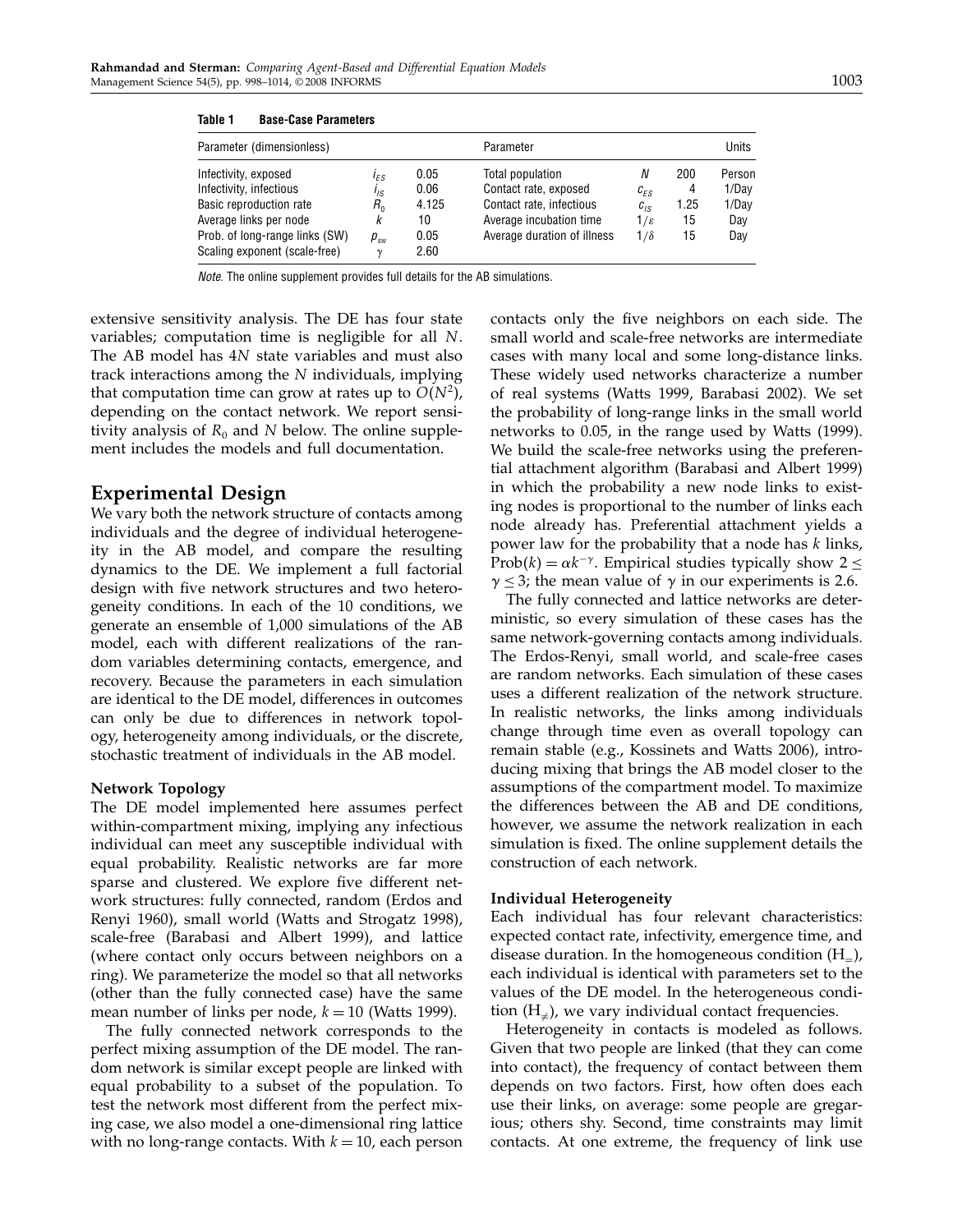may be constant, so that people with more links have more total contacts per day, a reasonable approximation for some airborne infections and easily communicated ideas: a professor may transmit an airborne virus or a simple concept to many people with a single sneeze or comment, (roughly) independent of class size. At the other extreme, if the time available to contact people is fixed, the chance of using a link is inversely proportional to the number of links, a reasonable assumption when transmission requires extended personal contact: the professor can only tutor a limited number of people each day. We capture these effects by assigning individuals different propensities to use their links,  $\lambda[j]$ , yielding the expected contact frequency for the link between individuals  $i$  and  $j$ ,  $c[i, j]$ :

$$
c[i, j] = \kappa * \lambda[i] * \lambda[j]/(k[i] * k[j])^{\tau},
$$
 (5)

where  $k[j]$  is the total number of links individual j has,  $\tau$  captures the time constraint on contacts, and  $\kappa$ is a constant chosen to ensure that the expected contact frequency for the population equals the value used in the DE model. In the H<sub>-</sub> condition,  $\lambda[i] = 1$ for all *j* and  $\tau = 1$ , so that expected contact frequencies are equal for all individuals, independent of how many links each has. In the  $H_{\neq}$  condition,  $\lambda[j]$  is a random variable and  $\tau = 0$ : individuals have different contact rates and those with more links have more contacts per day. We use a uniform distribution,  $\lambda[j]$  ∼  $U[0.25, 1.75]$ .

#### Calibrating the DE Model

In practice, the parameters determining  $R_0$  are often poorly constrained by biological and clinical data. For emerging diseases such as vCJD, BSE, and avian flu, data are not available until the epidemic has already spread. Parameters are usually estimated by fitting models to aggregate data as an outbreak unfolds; SARS provides a typical example (Dye and Gay 2003, Lipsitch et al. 2003, Riley et al. 2003). Because  $R_0$  also

depends on contact networks that are often poorly known, models of established diseases are commonly estimated the same way (e.g., Gani and Leach 2001). To mimic this protocol, we treat each realization of the AB model as the "real world" and estimate the parameters of the DE to yield the best fit to the cumulative number of cases. We estimate infectivity  $(i_{ES}$  and  $i_{IS}$ ) and incubation time  $(1/\varepsilon)$  by nonlinear least squares in a large set of individual AB realizations (see the online supplement). Results assess whether calibrated compartment models can capture the behavior of heterogeneous individuals in realistic settings with different contact networks.

## Results

For each experimental condition, we examine three measures relevant to public health. The maximum symptomatic infectious population (peak prevalence,  $I_{\text{max}}$ ) indicates the peak load on the public health infrastructure including health workers, immunization resources, hospitals, and quarantine facilities. The time from initial exposure to the maximum of the infected population (the *peak time*,  $T_p$ ) measures how quickly the epidemic spreads and therefore how long officials have to deploy those resources. The fraction of the population ultimately infected (the *final size*,  $F$ ) measures the total burden of morbidity and mortality. To illustrate, Figure 1 compares the base-case DE model with a typical simulation of the AB model (in the heterogeneous scale-free case). The sample scalefree epidemic grows faster than the DE ( $T_p = 37$  versus 48 days), has similar peak prevalence  $(I<sub>max</sub> = 27%)$ , and ultimately afflicts fewer people  $(F = 85\%)$ versus 98%).

In this study, we focus on the practical significance of differences between the mean output of the AB and DE models. Specifically, we explore whether the differences among models are large relative to the variability in outcomes for which policymakers should plan and whether the differences alter the choice of



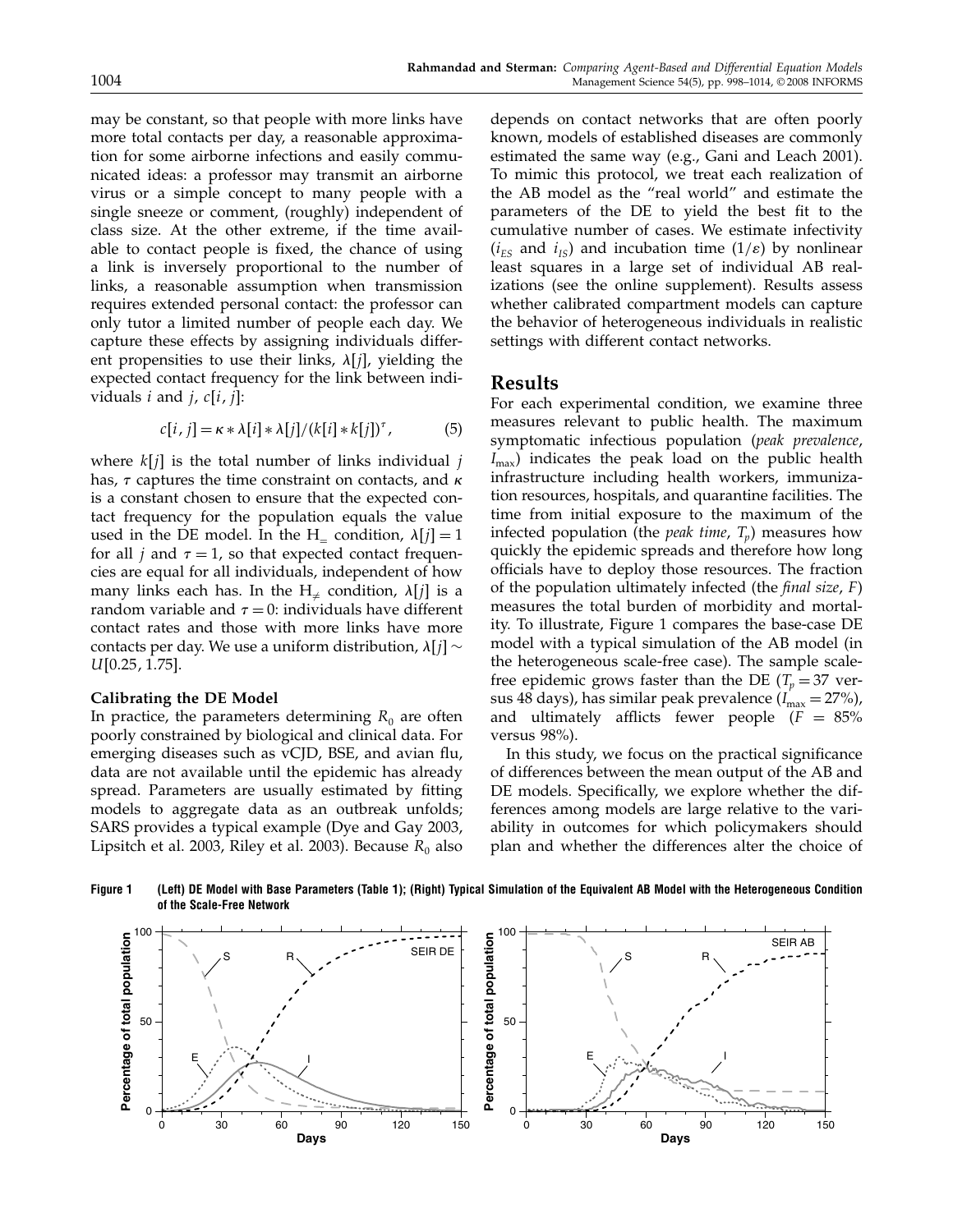optimal policies. To begin, we conservatively consider outcome variability arising only from stochastic interactions among individuals. Specifically, suppose that policymakers planning for a possible outbreak know with certainty mean infectivity, incubation period, disease duration, network type, and all other parameters conditioning contagion and diffusion, and that these characteristics are unaffected by the course of the epidemic. In short, assume that policymakers possess a perfect agent-based model of the situation, and lack only knowledge of which individuals will, by chance, encounter each other at any moment and transmit the disease. As an example, suppose that the contact network is characterized by a scale-free degree distribution with known parameters, and that individuals are heterogeneous in their behavior (but with known distribution). For the hypothetical disease we examine, prevalence peaks on average after 44 days at a mean of 23.9% of the population. In the deterministic compartment model with the same parameters, prevalence peaks after 48 days at 27.1% of the population. Given the large sample of AB realizations, these differences are statistically significant ( $p < 0.001$ ), but they are not practically significant. Unobservable stochastic interactions among individuals means policymakers, to be, for example, 95% confident resources will be sufficient, must plan to handle an epidemic peaking between 4 and 75 days after introduction, with peak prevalence between 4% and 31.5% of the population. Of course, the deterministic model yields a single trajectory representing the expected path under the mean-field approximation. No responsible policymaker should plan for the mean epidemic without considering uncertainty. To assess the range of outcomes arising from the random nature of individual interactions, policymakers using compartment models would have to estimate the impact of uncertainty by, for example, moving to a stochastic DE representation. Such a model would be computationally efficient relative to the full AB model, but would still assume within-compartment mixing and homogeneous agents.

Policymakers should also consider how model assumptions affect the optimality of interventions. Consider, for example, a quarantine policy. Quarantine should be implemented if its benefit/cost ratio (e.g., the value of QALYs or DALYs saved and avoided health costs relative to the costs of quarantine implementation) is favorable and higher than that of other policy options (including no action). Two models may yield similar estimates of epidemic diffusion, yet respond differently to policies. In such cases, the differences between the models may be of great practical significance even if their base-case behavior is similar. We provide an example below.

Figure 2 shows the symptomatic infectious population, I, in 1,000 AB simulations for each network and heterogeneity condition. Also shown are the mean of the ensemble and the trajectory of the base case DE model. Table 2 reports results for the fitted DE models; Tables 3 and 4 compare the means of  $T_p$ ,  $I_{\text{max}}$ , and F for each condition with both the base and fitted DE models. Except for the lattice, the DE and mean AB dynamics are qualitatively similar. Initial diffusion is driven by positive feedback as contagious individuals spread the infection. The epidemic peaks when the susceptible population is sufficiently depleted that the mean number of new cases generated by contagious individuals is less than the rate at which they are removed from the contagious pool.

Departures from the DE model increase from the connected to the random, scale-free, small world, and lattice structures (Figure 2; Tables 3 and 4). The degree of clustering explains some of these variations. In the fully connected and random networks, the chance of contacts in distal regions is the same as for neighbors. The positive contagion feedback is strongest in the connected network because an infectious individual can contact everyone else, minimizing local contact overlap. In contrast, the lattice has maximal clustering. When contacts are localized in a small region of the network, infectious individuals contact their common neighbors repeatedly. As these people become infected, the chance of contacting a susceptible and generating a new case declines, slowing diffusion on average, even if the total susceptible population remains high.

In the deterministic DE model, there is always an epidemic if  $R_0 > 1$ . Due to the stochastic nature of interactions in the AB model, it is possible that no epidemic occurs or that it ends early if, by chance, the few initially contagious individuals recover before generating new cases. As a measure of early burnout, Table 3 reports the fraction of cases where cumulative cases remain below 10%. (Except for the lattice, the results are not sensitive to the 10% cutoff. The online supplement shows the histogram of final size for each network and heterogeneity condition.) Early burnout ranges from 1.8% in the homogeneous connected case to 6.8% in the heterogeneous scalefree case. Heterogeneity raises the incidence of early burnout in each network because there is a higher chance that the first cases will have few contacts and recover before spreading the disease. Network structure also affects early burnout. Greater contact clustering increases the probability that the epidemic burns out in a local patch of the network before it can jump to other regions, slowing diffusion and increasing the probability of global quenching.

Consider now the differences between the DE and AB cases by network type.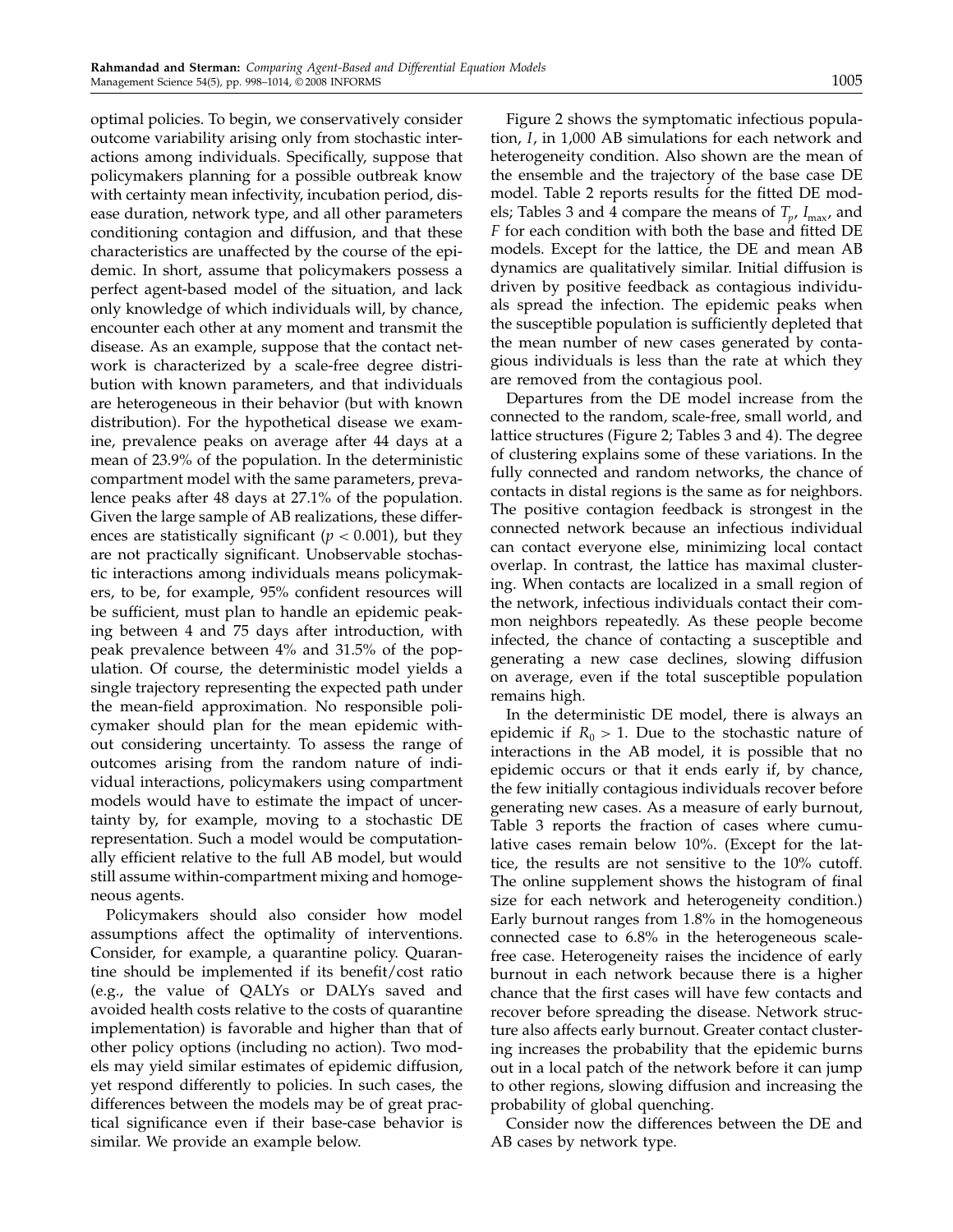

#### Figure 2 Prevalence of Symptomatic Infectious Individuals  $(I/N, %)$

Note. Panels show the envelopes comprising 50%, 75%, and 95% of 1,000 AB simulations for each network and heterogeneity condition, the mean of the AB simulations, and the trajectory of the base-case DE model.

Heterogeneity results in smaller final size,  $F$ , in all conditions: the mean reduction over all 10 conditions is 0.10, compared to a mean standard deviation across all conditions,  $\bar{\sigma}$ , of 0.19. Similarly, heterogeneity reduces  $T_p$  in all conditions (by a mean of 9.5 days, with  $\bar{\sigma} = 26$  days). Maximum prevalence also falls in all conditions (by 1.5%,  $\bar{\sigma} = 5.1$ %). In the  ${\rm H_{\neq}}$ condition, high-contact individuals tend to become infected sooner, causing, on average, faster take-off compared to the  $H_$  case (hence, earlier peak times).

These individuals are also removed sooner, reducing mean contact frequency, and hence the reproduction rate, among those who remain compared to the  $H_$ case. Subsequent diffusion is slower, peak prevalence is smaller, and the epidemic ends sooner, yielding fewer cumulative cases.

#### Fully Connected Network

The fully connected network corresponds closely to the perfect mixing assumption of the DE. As expected, the base DE model closely tracks the mean of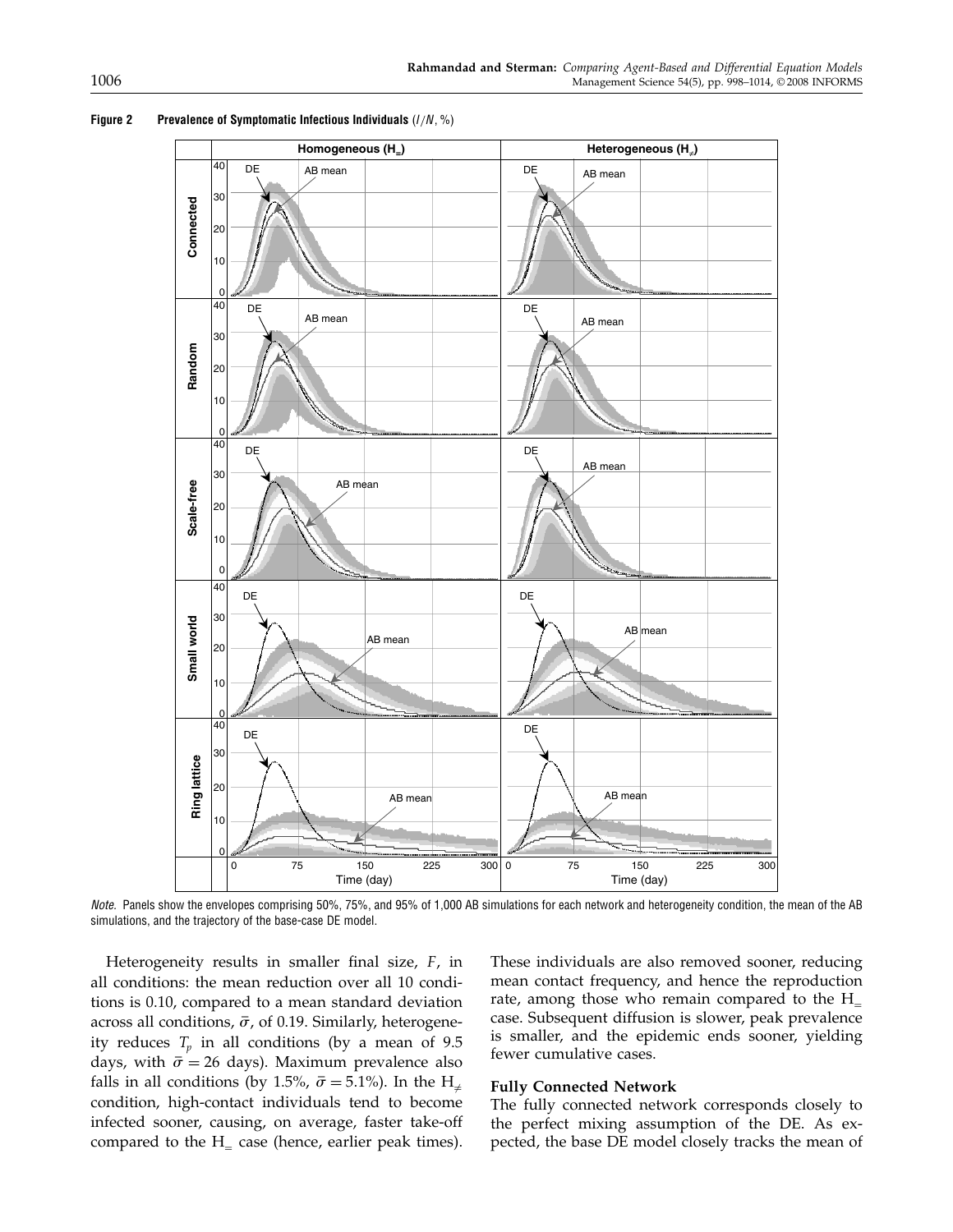|                                             |          | Connected |         | Random  |            | Scale-free |         | Small world |         | Lattice |         |
|---------------------------------------------|----------|-----------|---------|---------|------------|------------|---------|-------------|---------|---------|---------|
| Parameter                                   |          | $H_{-}$   | $H_{+}$ | $H_{-}$ | $H_{\neq}$ | $H_{-}$    | $H_{+}$ | $H_{-}$     | $H_{+}$ | $H_{-}$ | $H_{+}$ |
| Implied $R_0 = c_{FS} * i_{FS}/\varepsilon$ | Median   | 4.21      | 2.96    | 3.10    | 2.54       | 3.15       | 2.27    | 3.35        | 2.54    | 1.61    | 1.35    |
| $+C_{1S}$ * $I_{1S}/\delta$                 | $\sigma$ | 1.71      | 0.62    | 0.58    | 0.52       | 0.66       | 0.64    | 0.88        | 0.66    | 0.81    | 0.55    |
| $R^2$                                       | Median   | 0.999     | 0.999   | 0.999   | 0.999      | 0.999      | 0.999   | 0.998       | 0.998   | 0.985   | 0.987   |
|                                             | $\sigma$ | 0.025     | 0.049   | 0.017   | 0.050      | 0.016      | 0.039   | 0.040       | 0.059   | 0.056   | 0.043   |

Table 2 Median Estimated Value of  $R_0$  for the Calibrated DE Models

Note.  $R^2$ , the square of the Pearson correlation coefficient, measures goodness of fit between each AB and calibrated DE simulation.

the AB simulations. In the H<sub>=</sub> condition,  $T_p$ ,  $I_{\text{max}}$ , and F in the base DE model fall well within the 95% confidence interval defined by the ensemble of AB simulations. In the H<sub> $\neq$ </sub> case,  $T_p$  and  $I_{\text{max}}$  also fall within the 95% range, but  $F$  lies just outside the range encompassing 95% of the ensemble.

#### Random Network

The random network behaves much like the connected case. The DE values of  $T_p$  and  $I_{\text{max}}$  fall within the 95% outcome range for both heterogeneity conditions. The value of  $F$  in the DE falls outside the 95% range for both  $H_$  and  $H_+$  because the sparse contact network means more people escape contact with infectious individuals compared to the perfect mixing case.

#### Scale-Free Network

The scale-free network departs substantially from perfect mixing. Most nodes have few links, so initial takeoff is slower, but once the infection reaches a hub it spreads quickly. The base DE values of  $T_p$  and  $I_{\text{max}}$  fall well within the 95% outcome interval for both heterogeneity conditions. However, as the hubs are removed from the infectious pool, the remaining nodes have lower average contact rates, causing the epidemic to burn out at lower levels of diffusion; the 95% range for final size is 2% to 98% for  $H$ <sub>=</sub> and 1% to 92% for  $\rm{H}_{\neq}$ , while the base DE value is 98%.

Table 3 Mean and Standard Deviation of Final Size, F, in (1) the AB, (2) Fitted DE Simulations, (3) Percentage of AB, and (4) Fitted DE Simulations with  $F < 0.10$ 

|               |                        | Connected |     | Random  |                                                                                                                                                                                        | Scale-free |         |         | Small world | Lattice                     |            |
|---------------|------------------------|-----------|-----|---------|----------------------------------------------------------------------------------------------------------------------------------------------------------------------------------------|------------|---------|---------|-------------|-----------------------------|------------|
|               |                        | $H_{-}$   |     | $H_{-}$ | $H_{+}$                                                                                                                                                                                | $H_{-}$    | $H_{+}$ | $H_{-}$ | $H_{+}$     |                             | $H_{\neq}$ |
|               | (1) AB mean $(\sigma)$ |           |     |         | $0.97(0.13)$ $0.90^*$ $(0.19)$ $0.92^*$ $(0.15)$ $0.86^{**}$ $(0.17)$ $0.92^*$ $(0.16)$ $0.80^{**}$ $(0.22)$ $0.92$ $(0.17)$ $0.83^{**}$ $(0.21)$ $0.65$ $(0.29)$ $0.51^{**}$ $(0.26)$ |            |         |         |             |                             |            |
|               |                        |           |     |         | (2) Fitted DE $\mu$ ( $\sigma$ ) 0.98 (0.07) 0.91 (0.17) 0.92 (0.15) 0.86 (0.18) 0.92 (0.15) 0.78 (0.25) 0.92 (0.17) 0.83                                                              |            |         |         |             | $(0.22)$ 0.62 $(0.28)$ 0.50 | (0.26)     |
|               | (3) AB % $F < 0.10$    | 1.8       | 4.4 | 2.7     | 3.8                                                                                                                                                                                    | 2.9        | 6.8     | 2.6     | 4.8         | 3.1                         | 5.9        |
| (4) Fitted DE | %F < 0.10              | 0.5       | 3.5 | 2.5     | 4.0                                                                                                                                                                                    | 2.5        | 9.0     | 2.0     | 5.0         | 4.0                         | 4.5        |

<sup>∗</sup>/∗∗ indicates that F in the base DE (0.98) falls outside the range encompassing 95% / 99% of the AB simulations.

| vullulull                      |              |            |              |            |              |            |              |             |              |            |  |
|--------------------------------|--------------|------------|--------------|------------|--------------|------------|--------------|-------------|--------------|------------|--|
|                                |              | Connected  |              | Random     |              | Scale-free |              | Small world |              | Lattice    |  |
|                                | $H_{\equiv}$ | $H_{\neq}$ | $H_{\equiv}$ | $H_{\neq}$ | $H_{\equiv}$ | $H_{\neq}$ | $H_{\equiv}$ | $H_{\neq}$  | $H_{\equiv}$ | $H_{\neq}$ |  |
| Peak time, $T_p$ (days)        |              |            |              |            |              |            |              |             |              |            |  |
| AB $\mu$                       | 49.8         | 44.9       | 52.8         | 49.5       | 60.6         | 43.6       | 86.5         | 83.6        | 84.4         | 75.2       |  |
| AB $\sigma$                    | 10.8         | 12.4       | 13.4         | 14.2       | 16.7         | 15.2       | 31.5         | 36.4        | 57           | 50.9       |  |
| Fitted DE $\mu$                | 51.3         | 49.6       | 56.6         | 58         | 62.9         | 47.0       | 82.1         | 83.2        | 102.8        | 90.5       |  |
| Fitted DE $\sigma$             | 9            | 21.3       | 21.3         | 37.7       | 23.2         | 24.6       | 25.2         | 34.3        | 77.8         | 79.7       |  |
| Peak prev $I_{\text{max}}$ (%) |              |            |              |            |              |            |              |             |              |            |  |
| AB $\mu$                       | 29.1         | 27.1       | 26.5         | 25.1       | 24.6         | 23.9       | $18.1*$      | $16.5*$     | $9.3**$      | $8.5**$    |  |
| AB $\sigma$                    | 4.9          | 6.3        | 5.2          | 5.6        | 5.2          | 6.8        | 4.8          | 5.3         | 3.4          | 3.4        |  |
| Fitted DE $\mu$                | 26.9         | 26.7       | 24.6         | 24.2       | 22.8         | 21.4       | 17           | 14.9        | 11           | 7.8        |  |
| Fitted DE $\sigma$             | 2.8          | 13.2       | 9.6          | 18.1       | 6.1          | 9.2        | 4.4          | 5           | 19.9         | 9.9        |  |

Table 4 Peak Time and Peak Prevalence in 1,000 Simulations of the AB Model and Calibrated DE Models for Each Experimental Condition

 $*$ /\*\* indicates the base DE values ( $T_p$  = 48 days and  $I_{\rm max}$  = 27.1%) fall outside the 95%/99% confidence bounds defined by the ensemble of AB simulations.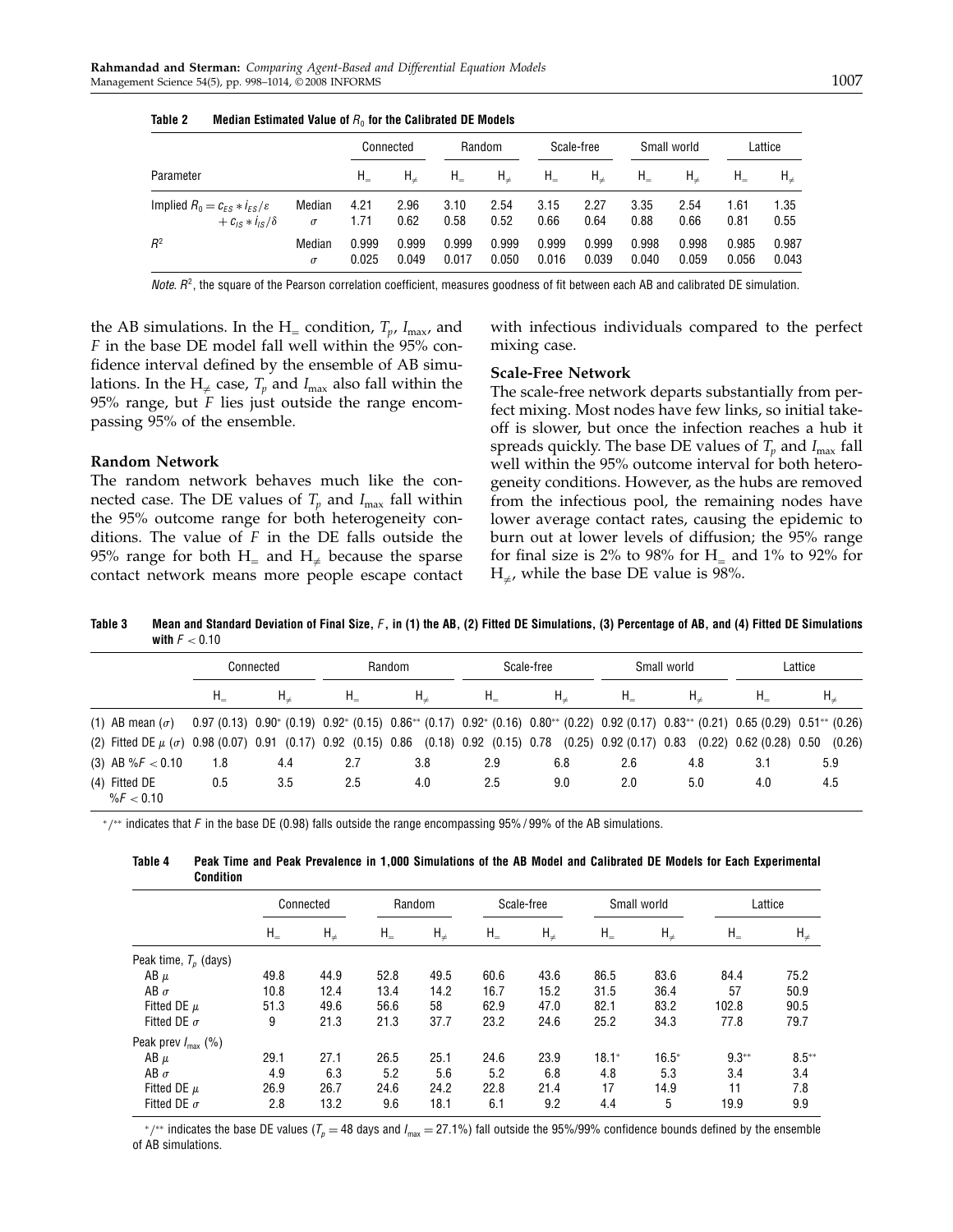#### Small World Network

Small world networks are highly clustered and lack highly connected hubs. Nevertheless, the presence of a few long-range links is sufficient to seed the epidemic throughout the population (Watts and Strogatz 1998). Diffusion is slower on average compared to the DE and the connected, random, and scale-free networks. The existence of a few randomly placed longrange links also increases the variability in outcomes. The 95% range for  $T_p$  is 22 to 154 days for H<sub>=</sub> (7 to 176 days for  $H_{\neq}$ ), easily encompassing the base DE value. Slower diffusion relative to the DE causes peak prevalence in the DE to fall outside the 95% interval of AB outcomes for both  $H$ <sub>=</sub> and  $H$ <sub>≠</sub>. The main impact of heterogeneity is greater dispersion and a reduction in final size.

#### Ring Lattice Network

In the lattice, individuals only contact their  $k$  nearest neighbors, so the epidemic advances roughly linearly in a well-defined wave of new cases trailed by symptomatic and then recovered individuals. Such waves are observed in the spread of plant pathogens, where transmission is mostly local, although in two dimensions more complex patterns are common (Bjornstad et al. 2002, Murray 2002). Because the epidemic wave front reaches a stochastic steady state in which removal balances new cases, the probability of burnout is roughly constant over time, and  $I_{\text{max}}$  is lower, with the base DE value falling outside the 99% range. For the same reason, mean final size is much lower and peak time is longer than the base DE. Interestingly, the variance is higher as well, so that in the  $H_$  condition, the DE values of F and  $T_p$  fall within the 95% range of AB outcomes.

In sum, peak time in the uncalibrated base DE model falls within the envelope encompassing 95% of the AB simulations in all 10 network and heterogeneity conditions. Peak prevalence falls within the 95% range in all but the small world and lattice. Final size, however, is sensitive to clustering and heterogeneity, falling within the 95% range in only three cases.

#### Calibrated DE Model

In practice, parameters such as  $R_0$  and incubation times are poorly constrained and are estimated by fitting models to aggregate data. Table 2 summarizes the results of fitting the DE model to 200 randomly selected AB simulations in each experimental condition, a total of 2,000 calibrations. The median  $R^2$  for the fit to cumulative cases exceeds 0.985 in all scenarios. The mean values of F,  $T_p$ , and  $I_{\text{max}}$  in the calibrated DE fall within the range encompassing 95% of the AB outcomes in all network and heterogeneity conditions. The DE model fits well even though it is clearly misspecified in all but the homogeneous fully

connected network. Why? As the network becomes increasingly clustered and diffusion slows, the estimated parameters adjust accordingly. Specifically, in deterministic SEIR compartment models,  $R_0$  and final size are related by  $R_0 = -\ln(1 - F)/F$  (Anderson and May 1991). Consequently, when contact clustering leads to smaller  $F$ , the estimated incubation time or transmission rates must shift to yield a smaller estimate of  $R_0$ . The parameter estimates are biased because deviations from their underlying values are the only way the DE, with its within-compartment homogeneity and mixing assumptions, can capture the impact of heterogeneity and network structure. Further, the close fit of the compartment model does not imply that its response to policies will be the same as that of the underlying clustered and heterogeneous network. The online supplement provides further details.

#### Sensitivity to Population Size

We repeated the analysis for  $N = 50$  and 800 (see the online supplement). The results change little over this factor of 16. For most conditions, the rate of early burnout falls in the larger population, so the final fraction of the population infected is slightly larger (and therefore closer to the value in the DE). Population size has little impact on the other metrics.

#### Sensitivity to  $R_0$

We varied  $R_0$  from 0.5 to 2 times the base value; detailed results are reported in the online supplement. Naturally, diffusion is strongly affected by  $R_0$ . Somewhat surprisingly, however, over the range tested the differences between the DE and mean AB outcomes remain small relative to the 95% outcome range for most of the metrics. Changes in  $R_0$  have two offsetting effects. First, the smaller the value of  $R_0$ , the larger are the differences between the DE and means of the AB trajectories. Second, however, the smaller  $R_0$ , the greater the variation in outcomes within a given network and heterogeneity condition caused by chance encounters among individuals. Small values of  $R_0$ reduce the expected number of new cases each infectious individual generates before removal. In effect, the fraction of the contact network sampled by each infectious individual is smaller, so the probability that the epidemic will be seeded at multiple points in the network decreases. In highly clustered and heterogeneous networks, the lower representativeness of these small samples increases the difference between the DE and the mean of the AB trajectories (for example, more cases of early quenching will be observed). For the same reason, however, individual realizations of the same network and heterogeneity condition will differ more with small  $R_0$ , increasing the variance in outcomes for which policymakers must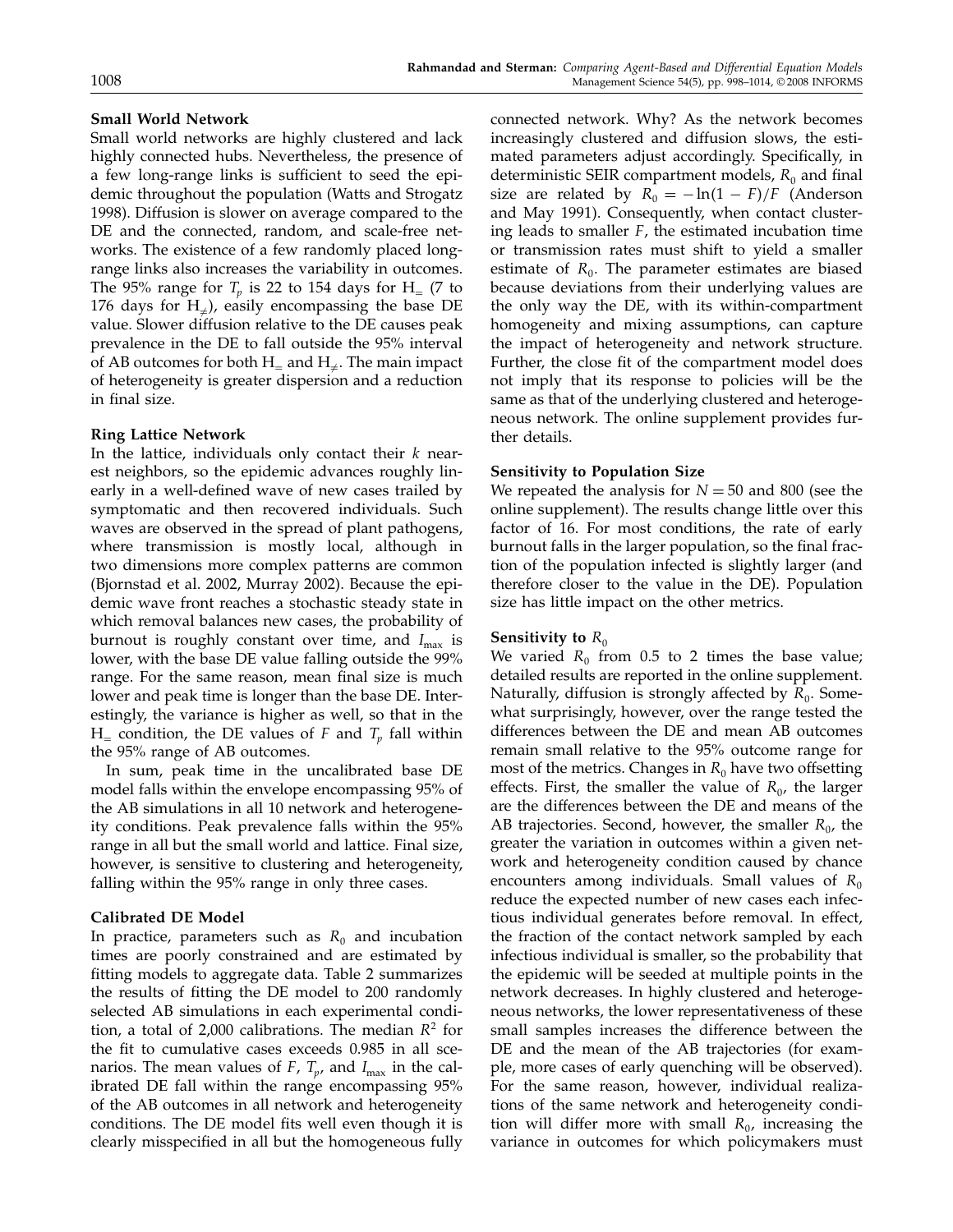prepare. Similarly, larger  $R_0$  reduces the differences between the DE model and the means of the AB models, but also reduces variability in outcomes because each infectious individual samples the network many times before recovering. These offsetting effects imply that, over the range examined here, the differences between the DE and the mean behavior of the AB models are relatively insensitive to variations in  $R_0$ .

#### Sensitivity to Disease Natural History

In many diseases, the exposed gradually become more infectious prior to becoming symptomatic. This progression can be modeled by adding additional compartments to the exposed stage with different infectivities in each. In the classic SEIR model used here, with only one compartment per stage, presymptomatic infectivity is approximated by assuming the exposed are contagious, though with  $i_{ES} < i_{IS}$ . To test the impact of this assumption, we set  $i_{ES} = 0$ , adjusting  $i_{IS}$  to keep  $R_0$  at its base value. Results are reported in the online supplement. As expected, diffusion slows and the probability of early quenching grows. However, the differences in the mean values of the metrics across models generally remain small relative to the 95% range of AB outcomes. Assuming that exposed individuals are not contagious has little impact on the differences between the DE and mean AB behavior relative to the variability in AB outcomes.

## Policy Analysis and Sensitivity to Model Boundary Another important question is whether the behavior of the models differs in response to policy interventions and expansion of the model boundary. While comprehensive treatment of these questions is beyond the scope of this paper, we illustrate by examining the impact of actions that reduce contact rates. For example, the 2003 SARS epidemic appears to have been quenched through contact reduction (Wallinga and Teunis 2004, Riley et al. 2003, Lipsitch et al. 2003). Contact reduction can arise from policies, e.g., quarantine (including mandatory isolation and travel restrictions), and from behavioral feedbacks, e.g., social distancing, where individuals who fear infection reduce contacts with others. For simplicity, we assume that contact rates fall linearly to a minimum value as the total number of confirmed cases (cumulative prevalence  $P = I + R$ ) rises.<sup>2</sup> Specifically, we model the contact frequency  $c_{is}$  between infectious persons,  $j \in \{E, I\}$ , and susceptibles,  $s \in \{S\}$ , as a

weighted average of the initial frequency,  $c_{js}^*$ , and the minimum achieved under quarantine,  $c_{j_s}^{\tilde{q}}$ .

$$
c_{js} = (1 - q)c_{js}^* + qc_{js}^q,
$$
 (6)

$$
q = \text{Min}[1, \text{Max}(0, (P - P_0)/(P_q - P_0))]. \tag{7}
$$

The impact of contact reduction, q, rises linearly as cumulative prevalence, P, rises from a threshold,  $P_0$ , to the level at which the effect saturates,  $P_q$ . We set  $P_0 = 2$  and  $P_a = 10$  cases. Neither social distancing nor quarantine are perfect; we set the minimum contact frequency,  $c_{js}^q = 0.15c_{js}^*$ . This value gradually reduces  $R_0$  in the DE model from 4.125 to ≈0.6, roughly similar to the reduction Wallinga and Teunis (2004) estimate for the SARS epidemic.

As expected, contact reduction quenches the epidemic earlier. In the DE model, prevalence peaks 17 days sooner,  $I_{\text{max}}$  falls from 27% to 4.4%, and F falls from 98% to 19% of the population, greatly easing the burden on public health resources. Contact reduction has similar benefits in the AB cases. The differences between the means of the metrics in the AB models and their DE value are small relative to the variation in outcomes caused by stochastic interactions in the AB models. The DE results fall within the 95% outcome range for all three metrics in all network and heterogeneity conditions, with one exception: the value of  $F$  in the lattice (Table 5). However, as in the base case, clustering and heterogeneity cause some differences between the DE and mean AB outcomes. Under contact reduction, heterogeneity increases mean F because high-contact individuals tend to be infected first, increasing the exposed population relative to  $H_$  before contact reduction is triggered. In the base case, however, heterogeneity lowers F because early high-contact cases are also removed early, lowering the reproduction rate. Therefore, the mean reduction in F under contact reduction is smaller in the heterogeneous cases.

Policies should be implemented if their cost-benefit ratio is favorable compared to other options, including no action. As a simple illustration, suppose that the per-capita costs of mandatory contact reduction policies, denoted C, are fixed and that the benefits are linear in avoided cases,  $\Delta F = F_{\text{no policy}} - F_{\text{policy}}$ . Ignoring uncertainty, and hence issues of policymaker risk aversion, mandatory measures should be implemented if  $b\Delta F > C$ , where b is the benefit per avoided case. In the scale-free case,  $\Delta F = 0.75$  for the H<sub>=</sub> case, but falls to 0.59 in the  $H_{\neq}$  condition (see the online supplement). For  $0.59 \le C/b \le 0.75$ , whether mandatory measures are indicated depends on whether the population is homogeneous or not. Uncertainty, nonlinear costs and benefits, or risk-averse policymakers will change the width of this interval of policy sensitivity, but not the principle that the choice among

<sup>2</sup> Other policies, such as targeted immunization, can exploit the structure of the contact network, if it is known, and generally require an AB model, although some such policies can be approximated in DE models (e.g., Kaplan et al. 2003).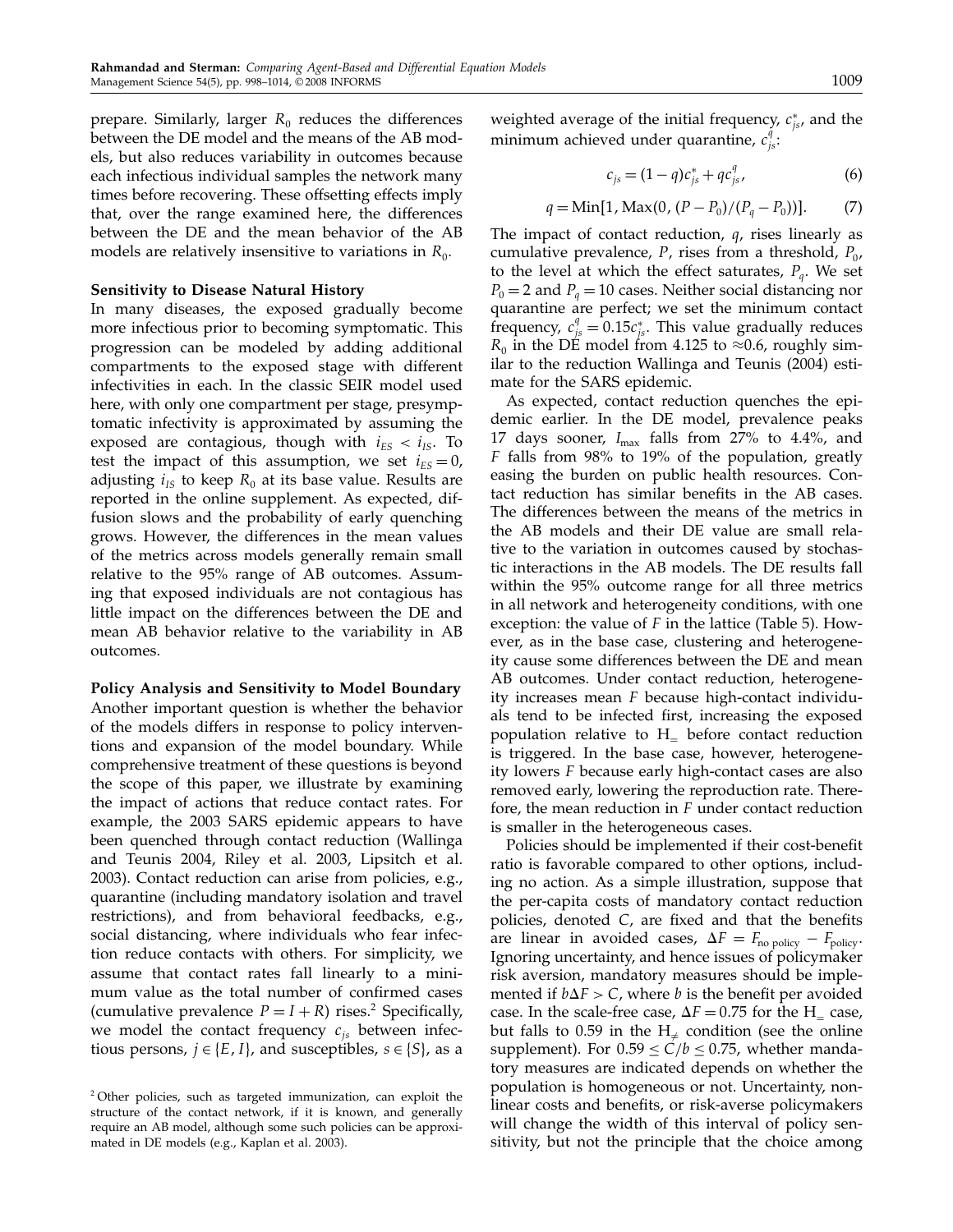|                            |          |             | Connected  |         | Random     |         | Scale-free |         | Small world |          | Lattice    |  |
|----------------------------|----------|-------------|------------|---------|------------|---------|------------|---------|-------------|----------|------------|--|
| Metric                     |          | ${\sf H}_=$ | $H_{\neq}$ | $H_{-}$ | $H_{\neq}$ | $H_{-}$ | $H_{\neq}$ | $H_{-}$ | $H_{\neq}$  | $H_{-}$  | $H_{\neq}$ |  |
| Final size F               | и        | 0.215       | 0.249      | 0.157   | 0.201      | 0.148   | 0.247      | 0.112   | 0.117       | $0.102*$ | $0.099*$   |  |
|                            | $\sigma$ | 0.084       | 0.091      | 0.064   | 0.088      | 0.062   | 0.105      | 0.044   | 0.048       | 0.037    | 0.035      |  |
| Peak time $T_p$            | μ        | 35.0        | 36.1       | 33.1    | 34.6       | 34.1    | 34.9       | 30.3    | 30.5        | 29.4     | 30.4       |  |
|                            | $\sigma$ | 15.3        | 15.9       | 14.8    | 16.7       | 15.7    | 18.1       | 13.5    | 14.2        | 13.5     | 14.6       |  |
| Peak prev $I_{\text{max}}$ | $\mu$    | 6.42        | 7.28       | 5.17    | 6.15       | 4.98    | 7.43       | 4.17    | 4.35        | 3.97     | 3.89       |  |
|                            | $\sigma$ | 2.40        | 2.66       | 1.99    | 2.55       | 1.98    | 3.23       | 1.58    | 1.67        | 1.52     | 1.42       |  |

Table 5 Public Health Metrics Under Contact Reduction

<sup>∗</sup>/∗∗ indicates the DE simulation falls outside the 95%/99% confidence bound defined by the ensemble of AB simulations. The results for the DE model are  $F = 0.190$ ,  $T_p = 31.3$  days, and  $I_{\text{max}} = 4.43\%$ .

policies may be sensitive to network type, individual heterogeneity, and other assumptions.

The size of the region of policy sensitivity also depends on the model boundary. For example, if awareness of the epidemic arising from, e.g., media reports causes individuals to engage in social distancing spontaneously, contacts will fall even without quarantine and travel restrictions, reducing the benefits of mandatory measures. If spontaneous social distancing reduces  $R_0$  persistently below one, mandatory measures would not be needed to quench the epidemic and would not be justified on cost-benefit grounds. At the other extreme, if the public's reaction to media reports was panic and flight, increasing the risk of long-range transmission, mandatory control measures would have even higher benefits relative to their costs. Thus, policymakers should carry out sensitivity analysis not only over uncertainty in parameters, network topology, and individual characteristics, but over variations in the strength of behavioral feedback effects, that is, over a wide model boundary. Additional resources for empirical work to reduce uncertainty and to improve the model should be allocated where they have the greatest value. Making such judgments rationally requires the resources and time to carry out sensitivity analysis for each policy option across all relevant dimensions of uncertainty.

## Discussion and Conclusions

Stimulated by advances in computation, agent-based simulation is growing in popularity. Still, no matter how powerful computers become, limited time, budget, cognitive capabilities, and decision-maker attention mean modelers always face trade-offs: should they disaggregate to capture the diverse attributes of individuals, expand the model boundary to capture additional feedback processes, or keep the model simple so that it can be analyzed thoroughly? Simple models can be analyzed thoroughly, but may lack the structure needed to observe important dynamics and fully inform policymakers. For example, compartment models are computationally efficient, but assume perfect mixing and homogeneity within compartments. Agent-based models increase computational requirements, constraining sensitivity analysis, but easily capture the networks of relationships among individuals and heterogeneity in their attributes. By contrasting agent-based and compartment models of epidemic diffusion, we assess the importance of relaxing the perfect mixing and homogeneity assumptions.

As expected, network topology and individual heterogeneity affect the dynamics. Higher clustering increases the overlap in contacts among neighbors and therefore slows diffusion to other regions, leading, on average, to lower peak prevalence and higher peak times in the small world and lattice networks. Heterogeneity in individual contact rates causes slightly earlier mean peak times as highcontact individuals rapidly seed the epidemic, followed by lower diffusion levels as the high-contact individuals are removed, leaving those with lower average transmission probability and a smaller reproduction rate. These results are consistent with analysis of heterogeneity for SI and SIS models (Veliov 2005). Such dynamics were also observed in the HIV epidemic, where initial diffusion was rapid in subpopulations with high contact rates. Finally, in the stochastic AB models, the epidemic fizzles out in a small fraction of cases even though the underlying parameters yield an expected value for the basic reproduction rate greater than one. The more highly clustered and heterogeneous the population, the greater is the incidence of early quenching. The deterministic DE model cannot generate such behavior.

Before turning to implications, we consider limitations and extensions. The experiments examined the classic SEIR model. Further work should address the robustness of results to common elaborations such as loss of immunity, nonexponential distributions for emergence and recovery, recruitment of new susceptibles, nonhuman disease reservoirs and vectors, etc.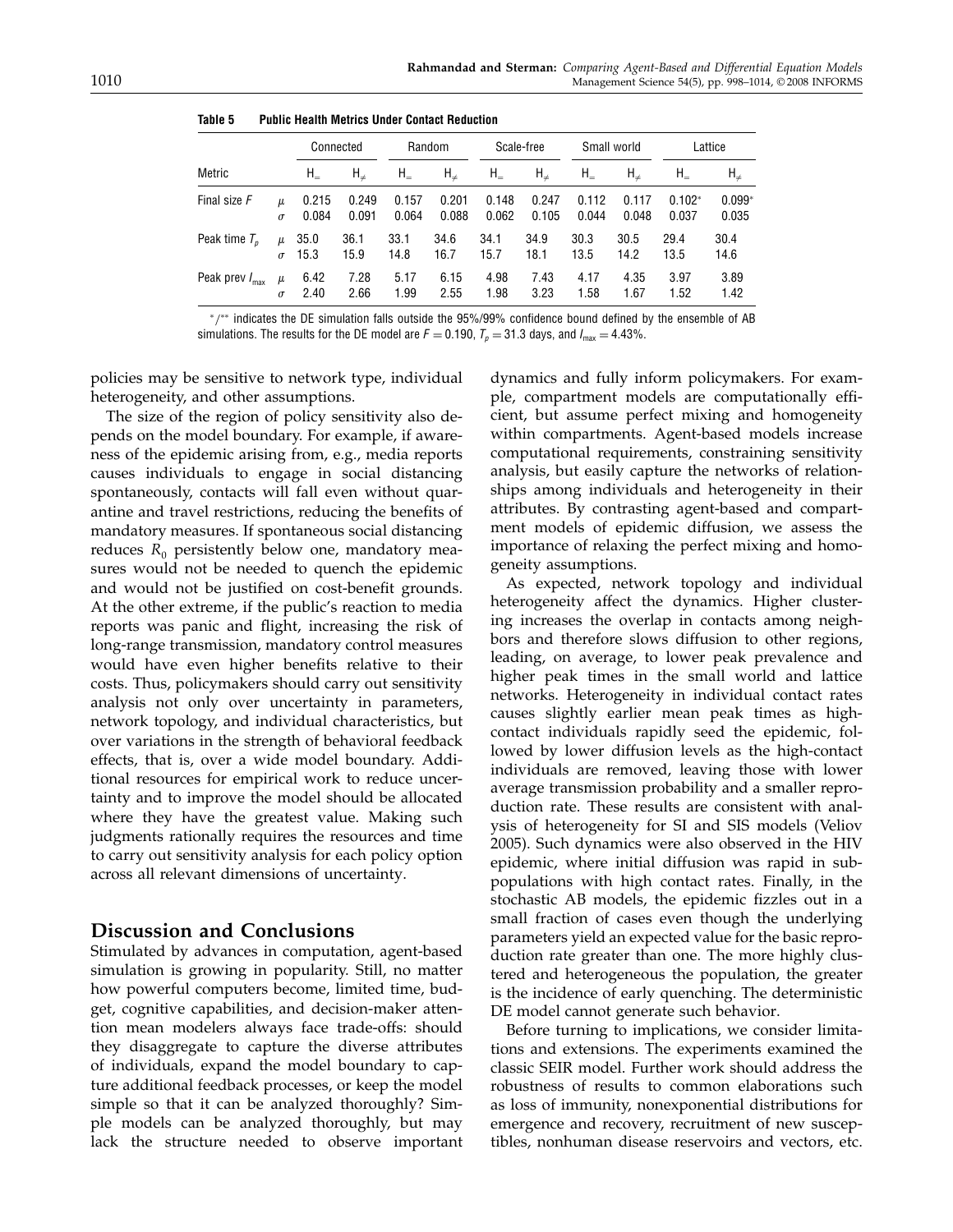Note, however, that by using the deterministic SEIR model, with only four compartments, we maximize the difference between the aggregation assumptions of the DE and AB representations. In practical applications, DE models often disaggregate the population more finely to account for clustering, heterogeneity, and other attributes that vary across individuals (e.g., age, sex, location). AB models capture heterogeneity directly by assigning attributes to individuals. Adding compartments to DE models allows modelers to approximate the heterogeneity and clustering in a situation, while retaining the computational advantages of the compartmental paradigm (Riley 2007). A challenge for future work is optimally choosing the number and definitions of compartments to capture the impact of clustering and heterogeneity. Comparing disaggregated DE models to AB models may be useful in designing stochastic compartment models that capture heterogeneity and network effects using the fewest additional compartments, if the network structure is known and stable. $3$  Testing this proposal is beyond the scope of this paper.

Although we examined a wide range of networks, the AB models contain many parameters that could be subject to additional sensitivity analysis, including the mean number of links per node, the probability of long-range links (in the small world network), and the scaling exponent (in the scale-free case). Other dimensions of heterogeneity and other networks could be examined, including networks derived from field study (Ahuja and Carley 1999). The number and distribution of the initially infectious individuals can be varied. The robustness of other policies with respect to network type, heterogeneity, and model boundary should be examined. The boundary could be expanded to include endogenously the many effects that alter contact rates and network structure as an epidemic progresses (relaxing the fixed-network assumption).

The deterministic DE model does not capture the variability in outcomes caused by stochastic events and yields a point value for any metric (for a given set of parameters). The costs and benefits of options facing policymakers, however, often depend on the distribution of possible outcomes, not only expected values. It is not appropriate to use the output from a single run of a deterministic model to answer policy questions such as, "Is hospital capacity sufficient to handle an outbreak?" Stochastic compartment models, along with individual-level AB models, can capture the distribution of outcomes generated by random interactions among individuals and should be tested against the full AB models. Indeed, given the many sources of uncertainty in realistic settings, it

would be irresponsible to use a single set of assumptions in any model, deterministic or stochastic, compartment or agent-based. The outcome distributions in the AB results reported here only capture uncertainty arising from stochastic events; sensitivity to parameters may be larger and should be examined. For example,  $R_0$  for smallpox is estimated to be in the range 3–6 (Gani and Leach 2001). Varying  $R_0$  over that range in the DE (by scaling both contact rates,  $c_{ES}$  and  $c_{IS}$ , proportionately) causes F to vary from 94.1% to 99.7%,  $I_{\text{max}}$  to vary from 21.7% to 31.8%, and  $T_p$  to vary from 36 to 64 days, comparable to the differences caused by relaxing the perfect mixing and homogeneity assumptions of the compartment model. Such uncertainty further highlights the importance of wide-ranging parametric and structural sensitivity tests for all models.

Finally, the results may inform phenomena beyond epidemics. Processes of social contagion (imitation, word of mouth, etc.) play important roles in many social and economic phenomena, from marketing to crowd behavior (Strang and Soule 1998, Rogers 2003). Models of diffusion in such contexts are similar to the SEIR family, most notably the Bass (1969) model and its extensions (e.g., Mahajan et al. 2000). Moreover, modelers tackling policy issues related to innovation and product diffusion face trade-offs in the choice of modeling assumptions similar to those studying epidemics (Gibbons 2004). We do not explicitly address the differences between AB and DE models in these contexts; such issues are an important arena for future work.

The results demonstrate a number of differences between the deterministic compartment model and the individual-level models, and across the AB models with different network and heterogeneity assumptions. The significance of these differences depends on the purpose of the model and specifics of the situation. Here we focus on policy analysis where resources are limited and policymakers must make trade-offs among the level of detail, the breadth of the model boundary, and the ability to carry out sensitivity analysis. As expected, the differences between the mean behavior of the stochastic agent-based models and the deterministic compartment model are statistically significant when the homogeneity and perfect mixing assumptions of the compartment model are violated. However, these differences may have little practical significance in some settings. In the cases tested here, the differences in the peak burden on public health resources and the time available to deploy those resources between the DE and the mean of the AB models are small relative to the variability in outcomes caused by unobservable stochastic interactions among individuals for the connected, random, small world, and scale-free networks. The DE values

<sup>&</sup>lt;sup>3</sup> We thank an anonymous reviewer for this suggestion.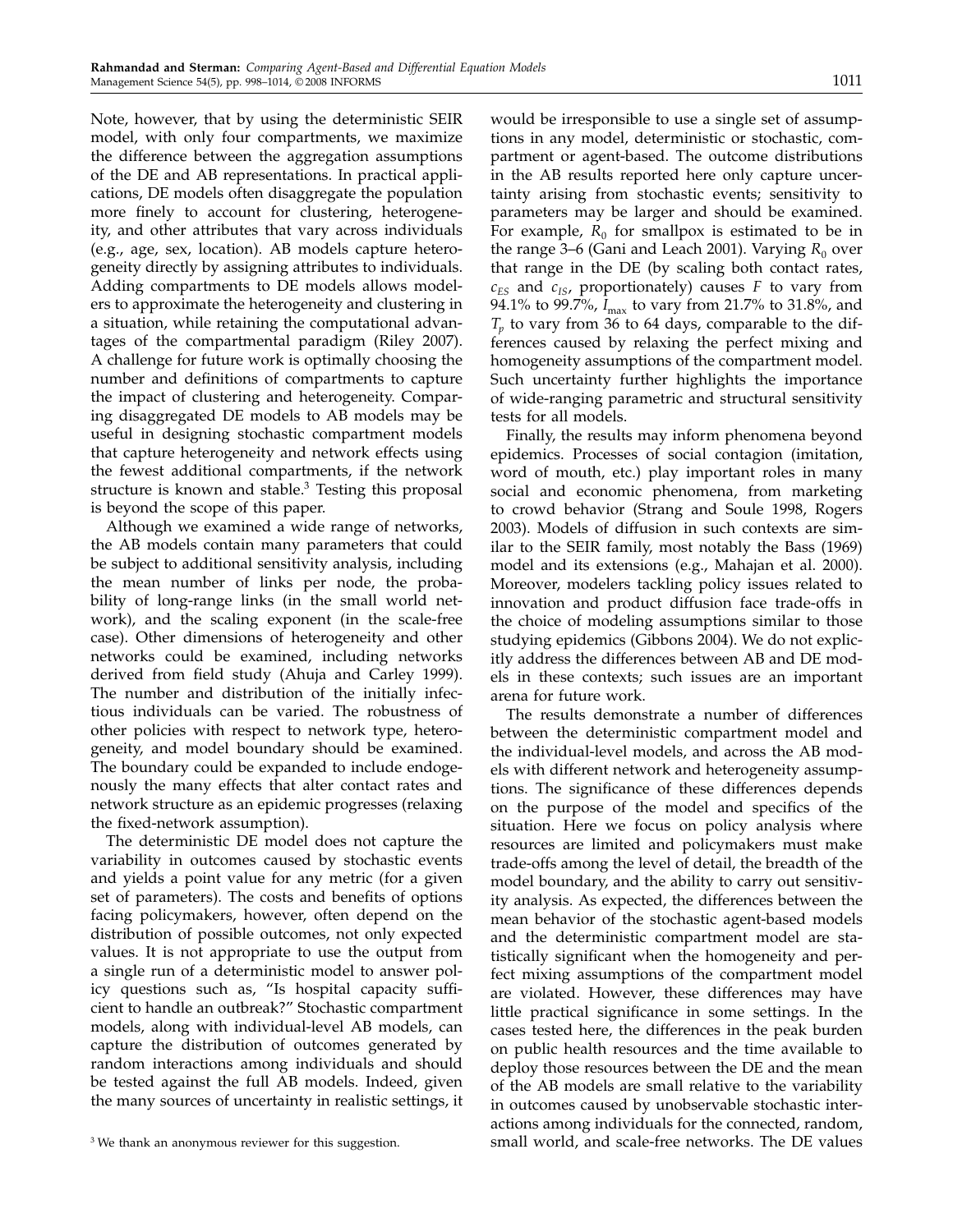of these metrics generally fall within the envelope capturing 95% of the AB realizations, not only in the base case but across a range of assumptions about  $R<sub>0</sub>$ , population size, and disease life cycle. The main exception is the ring lattice, where there are no longrange contacts. However, a pure lattice is unrealistic in modeling human diseases due to the high mobility of modern society (although it may be appropriate in modeling immobile plant populations or where transmission to humans arises only from geographically constrained vectors).

Because parameters characterizing emerging (and some established) diseases are poorly constrained, epidemiologists typically fit models to aggregate data for particular outbreaks. We tested the impact of this protocol by treating each realization of the AB model as the "real world" and fitting the DE model to them. The calibrated compartment model captures the dynamics well, with the median  $R^2$  exceeding 0.985 in all conditions. The means of the public health metrics for the calibrated models fell within the 95% confidence range defined by the ensemble of AB simulations in all network and heterogeneity conditions tested. These results suggest that simple DE models can capture a wide range of variation in network structure and individual attributes. However, the parameter values obtained by fitting the aggregate model to the data from an AB simulation (and therefore from the real world) do not necessarily equal the mean of the individual-level parameters governing the interactions among individuals. Aggregate parameter estimates not only capture the mean of individual attributes such as contact rates, but also the impact of heterogeneity and network structure. Unless compartment models are sufficiently disaggregated to capture the individual heterogeneity and clustering in the actual contact network, the compartment model will be misspecified and the parameter estimates biased (See Table 2 and the online supplement Table EC.4). Modelers often use both micro and aggregate data to parameterize both AB and DE models. The estimation results suggest that caution must be exercised in doing so, and in comparing parameter values across different models (Fahse et al. 1998). Further, as shown in the online supplement, the ability to reproduce historical data does not imply that calibrated compartment models will respond to policies the same way the AB models do.

AB models enable analysts to examine questions not easily modeled in the DE paradigm, e.g., creating and removing nodes and links to simulate random failures or targeted attacks. AB models can show how aggregate behavior emerges from interactions among the elements of the system (e.g., Reynolds 1987), allow for more realistic representation and analysis of stochastic behavior in a population, and extend theoretical understanding by identifying instances where DE representations cannot generate certain behaviors (e.g., Shnerb et al. 2000).

Data availability significantly affects model choice. AB models will be useful when data or the underlying "physics" of a situation specify the network structure, suggest it is critical in the results, and that structure is stable over the time horizon of interest. Often, though, data on contact networks and the distribution of individual attributes are hard to obtain and highly uncertain, requiring extensive sensitivity analysis to ensure robust results.

In this study, we focus on the practical significance of differences among models. We compare differences in the mean values of important public health metrics in the different models relative to the uncertainty in outcomes for which policymakers should prepare. Another important measure of practical significance is the impact of model type on the determination of optimal policy. Two models may generate similar base-case behavior, yet respond differently to policies; cost-benefit analysis may therefore lead to different policy choices in different models. For example, contact reduction, whether resulting from mandatory quarantine or voluntary social distancing, reduces the size and impact of the outbreak. However, the results show that network type and individual heterogeneity affect the benefits of contact reduction. Thus, for certain values of the costs and benefits, the decision to implement mandatory control measures such as quarantine will depend on the network structure of and contact heterogeneity within the population. Similarly, the costs and benefits of policies will depend on behavioral feedbacks such as the degree of endogenous social distancing. Sensitivity analysis over these and other sources of uncertainty is required to assess the robustness of policy choices to model assumptions.

Model complexity can be expanded in different directions. Modelers can add detail, disaggregating populations by location, individual attributes, and relationship networks. Alternatively, they can expand the model boundary to include feedbacks with other subsystems. For example, the results reported here assume fixed network structure, contact rates, and infectivities. All are actually endogenous. As prevalence increases, people change their behavior. Social distancing and safer practices disrupt contact networks, reduce contact frequencies, and cut the probability of transmission. From staying home, increased hand washing, and use of masks (for SARS) to abstinence, condom use, and needle exchange (for HIV), endogenous behavior change lowers  $R_0$  and can have large effects on disease diffusion (Blower et al. 2000). Alternatively, behavior change may worsen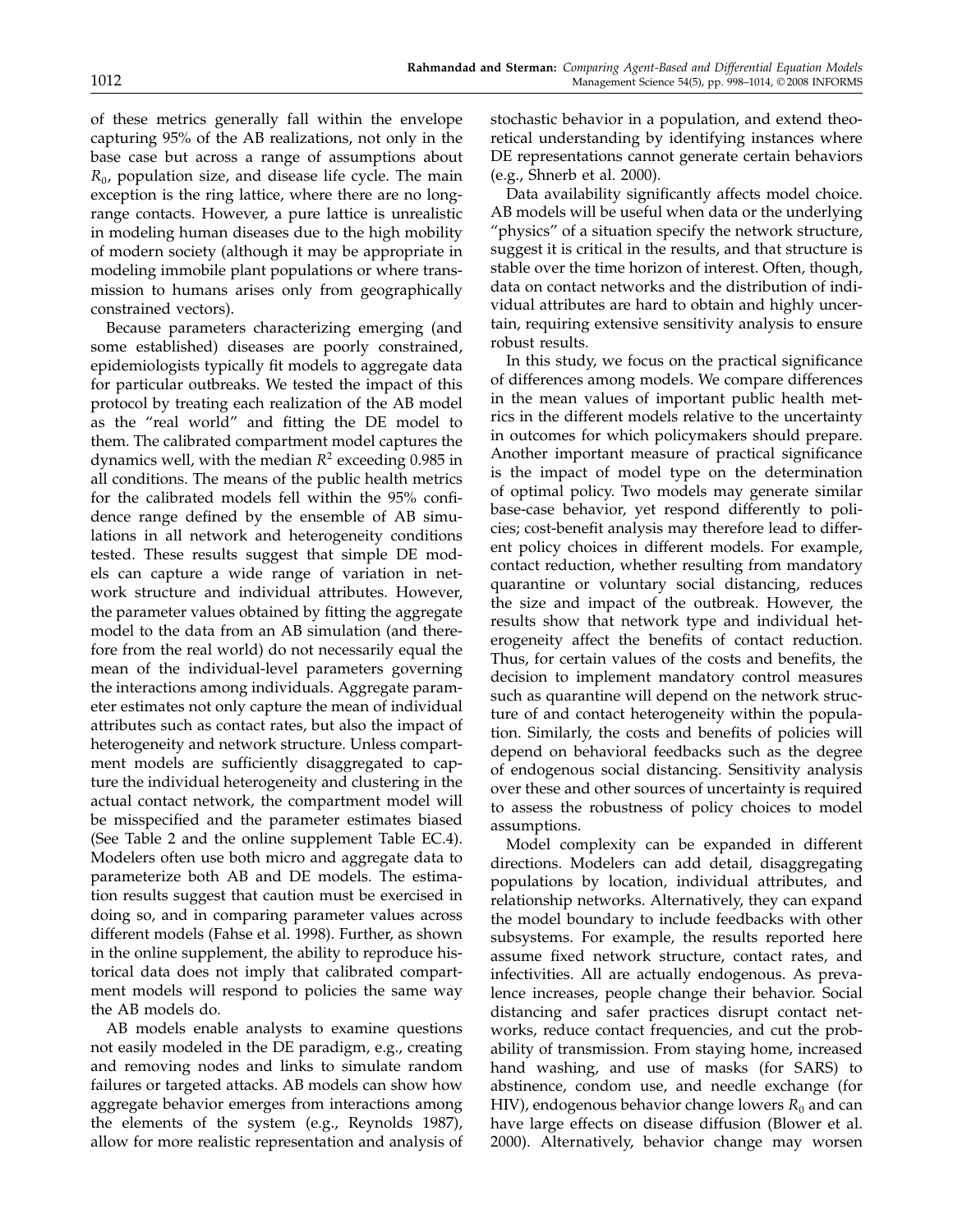an epidemic: people fleeing a disease make contact tracing more difficult and may seed outbreaks in remote areas; more effective treatments for HIV/AIDS increase risky behaviors for some people (Lightfoot et al. 2005). The impact of such feedback effects may be larger than the impact of network structure and individual heterogeneity and should not be excluded in favor of greater detail. The contact reduction test above illustrates. The drop in  $R_0$  with cumulative cases can be interpreted as endogenous social distancing. This feedback has a large impact on mean outcomes compared to the differences between the DE and mean AB outcomes. Expanding the boundary of a model can have effects much greater than those introduced by disaggregation from compartments to individuals.

In a review entitled "Uses and abuses of mathematics in biology," May (2004, p. 793) calls for balance in model development:

Perhaps most common among abuses, and not always easy to recognize, are situations where mathematical models are constructed with an excruciating abundance of detail in some aspects, whilst other important facets of the problem are misty or a vital parameter is uncertain to within, at best, an order of magnitude. It makes no sense to convey a beguiling sense of "reality" with irrelevant detail, when other equally important factors can only be guessed at.

While further work is needed, the results reported here may be useful to modelers seeking the appropriate balance among detail, scope, and the ability to carry out sensitivity analysis over the inevitable uncertainties we all face.

### Electronic Companion

An electronic companion to this paper is available as part of the online version that can be found at http:// mansci.journal.informs.org/.

#### Acknowledgments

The authors thank Reka Albert, Joshua Epstein, Rosanna Garcia, Ed Kaplan, David Krackhardt, Marc Lipsitch, Nelson Repenning, Perwez Shahabuddin, Steve Strogatz, Duncan Watts, Larry Wein, members of the MIDAS Group and 2006 MIDAS workshop, the associate editor and referees, and seminar participants at MIT, the 2004 NAACSOS Conference, and the 2004 International System Dynamics Conference for helpful comments. Ventana Systems and XJ Technologies generously provided their simulation software and technical support. Financial support was provided by the Project on Innovation in Markets and Organizations at the MIT Sloan School.

#### References

- Abbey, H. 1952. An examination of the reed-frost theory of epidemics. Human Biol. 24(3) 201–233.
- Ahuja, M., K. Carley. 1999. Network structure in virtual organizations. Organ. Sci. 10(6) 741–757.
- Anderson, R. M., R. M. May. 1991. Infectious Diseases of Humans Dynamics and Control. Oxford University Press, Oxford, UK.
- Axelrod, R. 1997. The dissemination of culture—A model with local convergence and global polarization. J. Conflict Resolution 41(2) 203–226.
- Axtell, R., J. Axelrod, J. M. Epstein, M. Cohen. 1996. Aligning simulation models: A case study and results. Computational Math. Organ. Theory 1(2) 123–141.
- Axtell, R., J. Epstein, J. S. Dean, G. J. Gumerman, A. C. Swedlund, J. Harburger, S. Chakravarty, R. Hammond, J. Parker, M. Parker. 2002. Population growth and collapse in a multiagent model of the Kayenta Anasazi in Long House Valley. Proc. Natl. Acad. Sci. USA 99(Suppl. 3) 7275–7279.
- Ball, F., D. Mollison, G. Scalia-Tomba. 1997. Epidemics with two levels of mixing. Ann. Appl. Probab. 7(1) 46–89.
- Barabasi, A. L. 2002. Linked: How Everything Is Connected to Everything Else and What It Means. Perseus, Cambridge, MA.
- Barabasi, A. L., R. Albert. 1999. Emergence of scaling in random networks. Science 286(5439) 509–512.
- Bass, F. 1969. A new product growth model for consumer durables. Management Sci. 15(5) 215–227.
- Bjornstad, O., M. Peltonen, A. M. Liebhold, W. Baltensweiler. 2002. Waves of larch budmoth outbreaks in the European Alps. Science 298(5595) 1020–1023.
- Blower, S. M., H. B. Gershengorn, R. M. Grant. 2000. A tale of two futures: HIV and antiretroviral therapy in San Francisco. Science 287(5453) 650–654.
- Carley, K. 1992. Organizational learning and personnel turnover. Organ. Sci. 3(1) 20–46.
- Chen, L. C., B. Kaminsky, T. Tummino, K. M. Careley, E. Casman, D. Fridsma, A. Yahja. 2004. Aligning simulation models of smallpox outbreaks. Proc. 2nd Sympos. on Intelligence and Security Informatics, Tucson, AZ, 1–16.
- Davis, G. 1991. Agents without principles? The spread of the poison pill through the intercorporate network. Admin. Sci. Quart. 36 583–613.
- Dye, C., N. Gay. 2003. Modeling the SARS epidemic. Science 300(5627) 1884–1885.
- Edwards, M., S. Huet, F. Goreaud, G. Deffuant. 2003. Comparing an individual-based model of behavior diffusion with its mean field aggregate approximation. J. Artificial Societies Soc. Simulation 6(4). http://jasss.soc.surrey.ac.uk/6/4/9.html.
- Epstein, J. M. 2006. Generative Social Science: Studies in Agent-Based Computational Modeling. Princeton University Press, Princeton, NJ.
- Epstein, J. M., D. Cummings, S. Chakravarty, R. M. Singa, D. S. Burke. 2004. Toward a Containment Strategy for Smallpox Bioterror—An Individual-Based Computational Approach. Brookings Institution Press, Washington, D.C.
- Erdos, P., A. Renyi. 1960. On the evolution of random graphs. Publ. Math. Inst. Hungarian Acad. Sci. 5 17–61.
- Eubank, S., H. Guclu, V. S. A. Kumar, M. V. Marathe, A. Srinivasan, Z. Toroczkai, N. Wang. 2004. Modelling disease outbreaks in realistic urban social networks. Nature 429(6988) 180–184.
- Fahse, L., C. Wissel, V. Grimm. 1998. Reconciling classical and individual-based approaches in theoretical population ecology: A protocol for extracting population parameters from individual-based models. Amer. Naturalist 152(6) 838–852.
- Ferguson, N. M., M. J. Keeling, J. W. Edmunds, R. Gani, B. T. Grenfell, R. M. Anderson, S. Leach. 2003. Planning for smallpox outbreaks. Nature 425(6959) 681–685.
- Gani, J., S. Yakowitz. 1995. Error bounds for deterministic approximations to Markov processes, with applications to epidemic models. J. Appl. Probab. 32(4) 1063–1076.
- Gani, R., S. Leach. 2001. Transmission potential of smallpox in contemporary populations. Nature 414(6865) 748–751.
- Gibbons, D. E. 2004. Network structure and innovation: Ambiguity effects on diffusion in dynamic organizational fields. Acad. Management J. 47(6) 938–951.